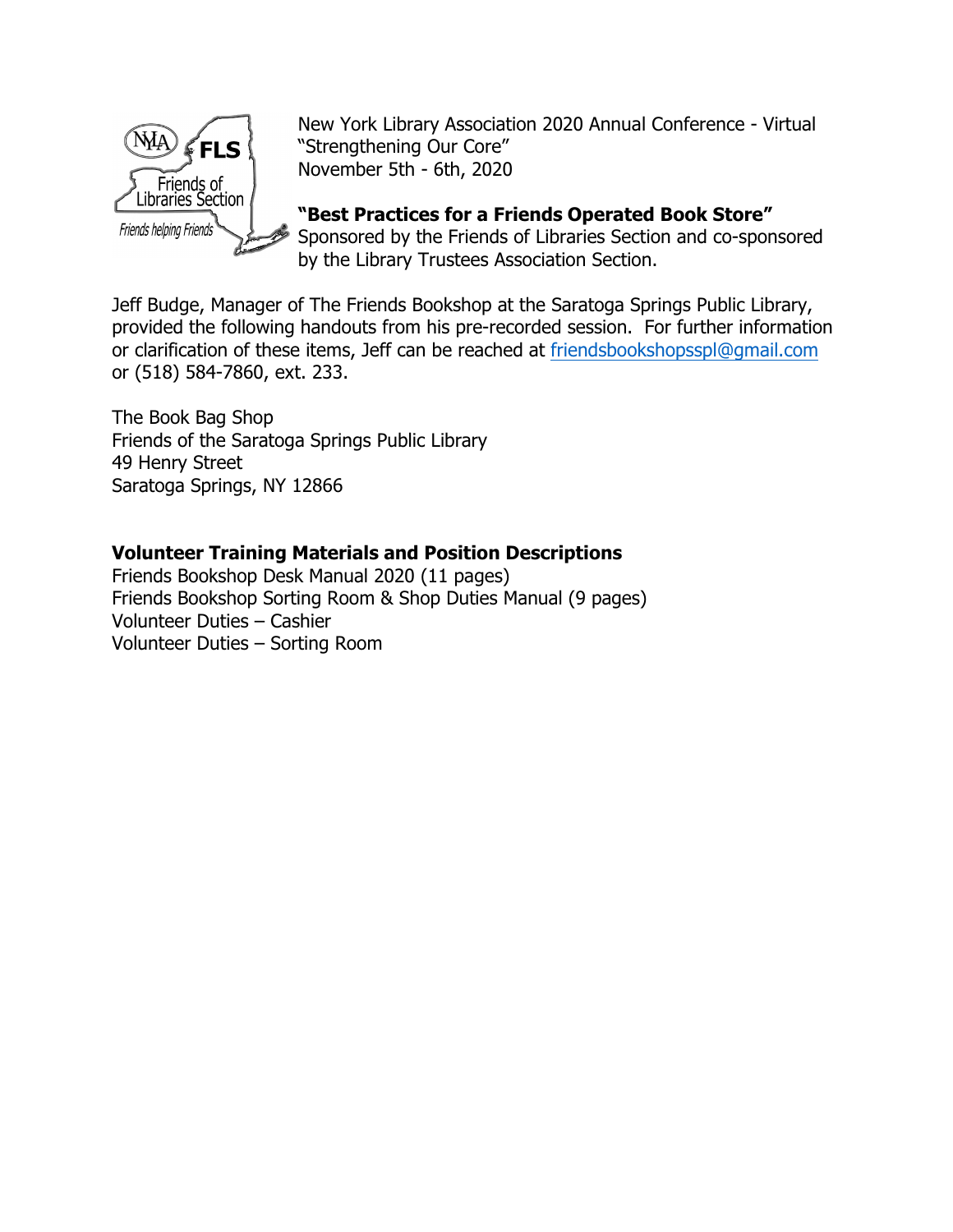# **FRIENDS BOOKSHOP DESK SHIFT VOLUNTEER MANUAL**

#### **MAY 2020**

PURPOSE: The purpose of this manual is to acquaint new and existing shop volunteers with an updated source for all information, tasks, and duties performed by desk cashiers during the daily operation of our Friends Bookshop. This manual will be updated as required, as new operational information becomes policy.

ABOUT THE FRIENDS BOOK SHOP: The Friends Bookshop has been in operation for twenty-five years, and during that time has grown from a small operation to the one we enjoy today. We currently have over seventy-five volunteers. Because of their enthusiasm and dedication, our shop has become the successful enterprise it is today. The Friends Bookshop serves over 25,000 customers a year.

OUR ROLE: The Friends Bookshop is not-for-profit and is run by the Friends of the Saratoga Springs Public Library. We generate revenue through the sale of gentlyused books, audio/visual and other miscellaneous items such as games and puzzles. We also generate sales through two on-line sales programs- Amazon and Ebay. The profits from these revenue streams are in turn used to fund special projects of the Saratoga Springs Public Library.

The Friends Bookshop is guided by the Friends Bookshop Committee, which is one of several committees of the Friends of The Saratoga Springs Public Library (Friends of the SSPL).

CLASSES OF VOLUNTEERS: We have four classes of cashiering volunteers:

- Those who open the shop and have opening desk shifts, "Openers"
- Those who have desk shifts after opening but before closing of the shop
- Those who have desk shifts and close the shop. "Closers"

The above three classes of volunteers have assigned shifts each week.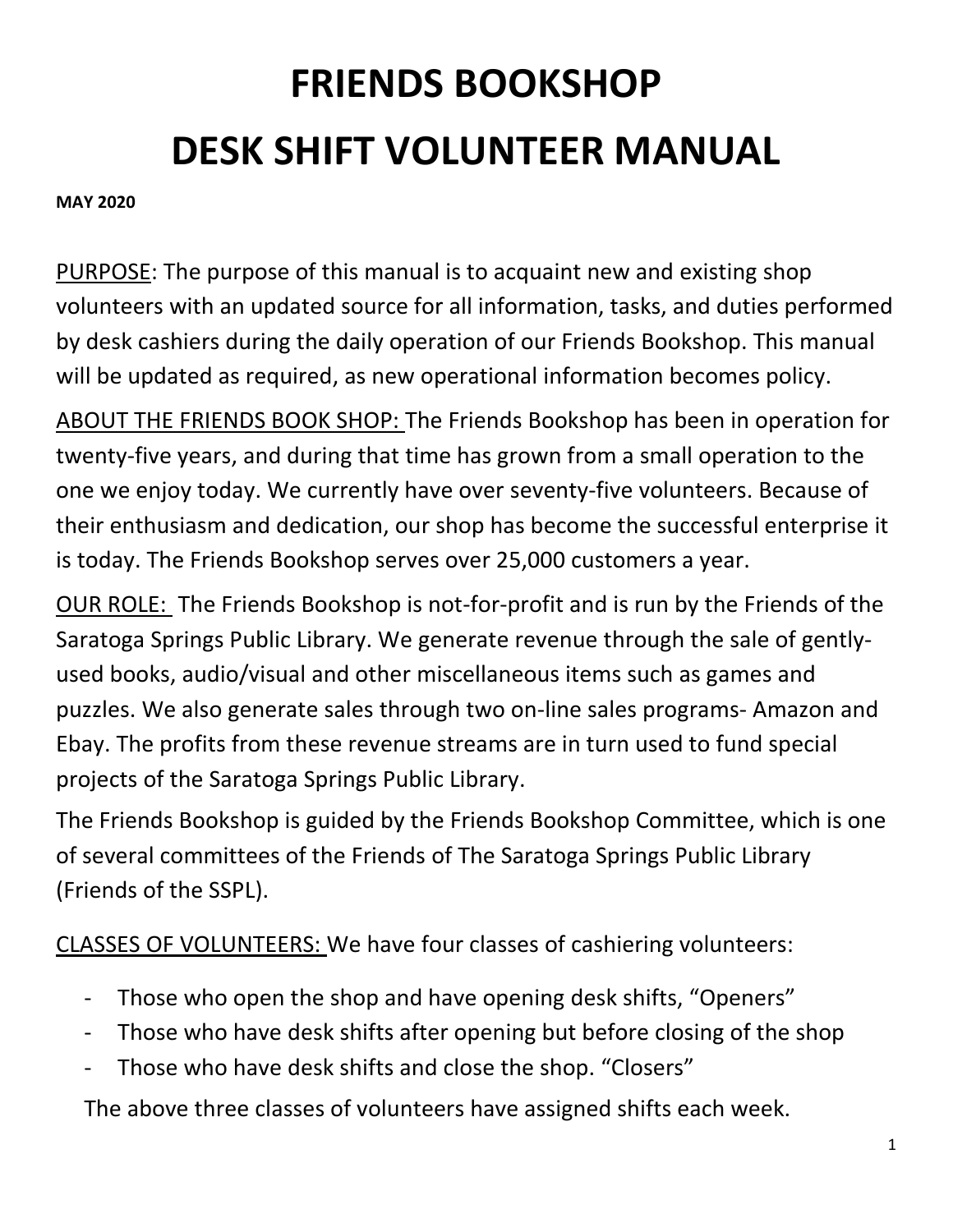- The other class of volunteers are 'Super-Sub Volunteers'- who don't have a regular weekly shift but are available to fill in as needed.

The first section of this manual will deal with Shop Basics & Information applicable to all desk shifts. Desk shift volunteers handle the register and help customers. All new Desk Volunteers will first fill out a Volunteer Form, which includes a background check and asks for references. Upon approval, they will be contacted by the Manager to come in for training by the Manager or the Assistant Manager on the cash register, and then 'ghost' a shift with an experienced cashier. All training and ghosting will be done before their 1<sup>st</sup> shift.

**Please see the Addendum to this Manual- Covid-19 Desk Proceedures.**

## **SHIFT INSTRUCTIONS: (For all Desk Shifts)**

As a shift volunteer, you will handle all customer purchase transactions, using the register to accept money and make change as appropriate. You will also write down the amount of each transaction made by the hour on the Daily Transaction Sheet at the desk.

You will also assist customers with any questions they may have, and perform any specialized transactions as required.

- USING THE REGISTER: The register drawer is set up every morning with money you will need to make change. You will also have access to a copy of the 'How to Use the Register Manual'. This is a pictorial explanation of how to use the register functions, such as making change or giving discounts, etc. A Master copy of this manual is always kept on top of the desk as is this Desk Shift Manual. If you have a problem with the register, you can reach the Manager at x234 or the Assistant Manager at x223. Or, if the Manager or Asst. Manager is not present, they can be reached on their cell phones.
- **IMPORTANT: When entering the amount of the transaction, enter the amount of each individual item sold. Do not combine the amount of a multiple item sale in your head or with a calculator. It is important we know how many items we sell.**
- The prices of our books are written in the upper top right corner of the  $1<sup>st</sup>$  white page in the book. Occasionally, the price may be on the  $2^{nd}$  or  $3^{rd}$  white page by error. Occasionally, for certain items, we will have a **yellow** sticker instead of a price, or a yellow sticker may be on the inside flap. Some items, like our audio/video/records items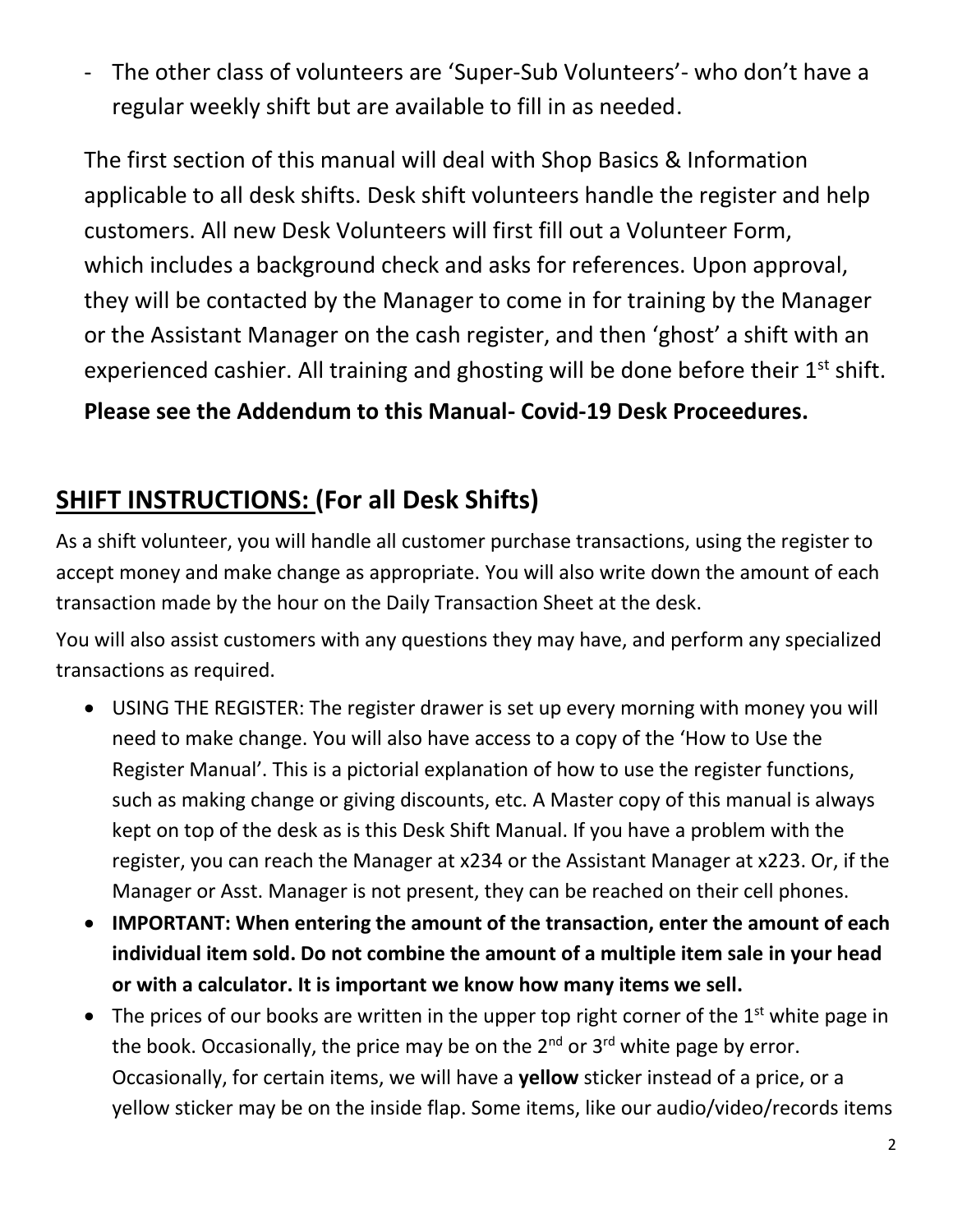are always priced the same, unless they have a sticker. Be aware that some are priced differently. Familiarize yourself with audio/visual standard pricing. Sometimes a book is not priced. If this happens, consult the Generic Price List, which is on the side of the desk.

- Make sure you log in the total amount of each transaction on the Daily Transaction Sheet. These are logged in by the hour, and totaled hourly.
- **Make sure you 'X-Flash'** at the end of each hour of your shift and reconcile the daily transaction sheet with the X-Flash.
- After the transaction, ask the customer if they need a bag. If they do, there are bags behind the desk. (When the 2020 NY State Law goes into effect, our bag policy will need to be re-evaluated.) (With Covid 19, our bag policy will need to be re-evaluated.)
- If you have any kind of a mistake or a problem not easily fixed, simply VOID the transaction, (by hitting the CA/AT/NS button), and mark the tape with a yellow marker where the mistake is. See "Void Transaction" section in the Manual. When time permits, enter the transaction correctly, and mark the tape in yellow again.
- New York State and Saratoga County taxes (7%) must be added to all transactions, except those to dealers, whose transactions are entered with the "No Tax" button. Although we are a Not-For-Profit Organization, anytime a NFP sells something from a brick and mortar establishment, NY State collects tax on it.
- We keep a "Need a Penny, Give a penny" jar next to the register. If your transaction is \$1.41, and the customer gives you \$1.50, and says "keep the change", ring up the sale as \$1.41 and put 9¢ into the jar.
- There is an exchange bank (black box) in the top file drawer to the left of the desk. If, in an emergency, you run out of a certain denomination of money in the cash drawer, you may EXCHANGE an EQUAL amount of a currency from the cash drawer and the bank. EX: You are short on \$5 bills. You may take a \$20 bill from the drawer and exchange it for four (4) \$5 bills in the bank. The drawer the bank is located in is kept locked during the day. You will need the key (ask the Manager) to unlock it and make the exchange. After making the exchange, lock the drawer and return the key.
- We accept cash, checks and ALL Charge Cards and debit cards. There is also an ATM by the Elevator on the  $1<sup>st</sup>$  floor if the customer wants to use it. If the customer is making out a CHECK, they must make it out to "Friends of SSPL." If there is no phone number on the check, please ask and write down the phone number on the check. If it is an out of state check, please write down the driver's license number and expiration date, in addition to a phone number if there is none on the check. Finalize a transaction written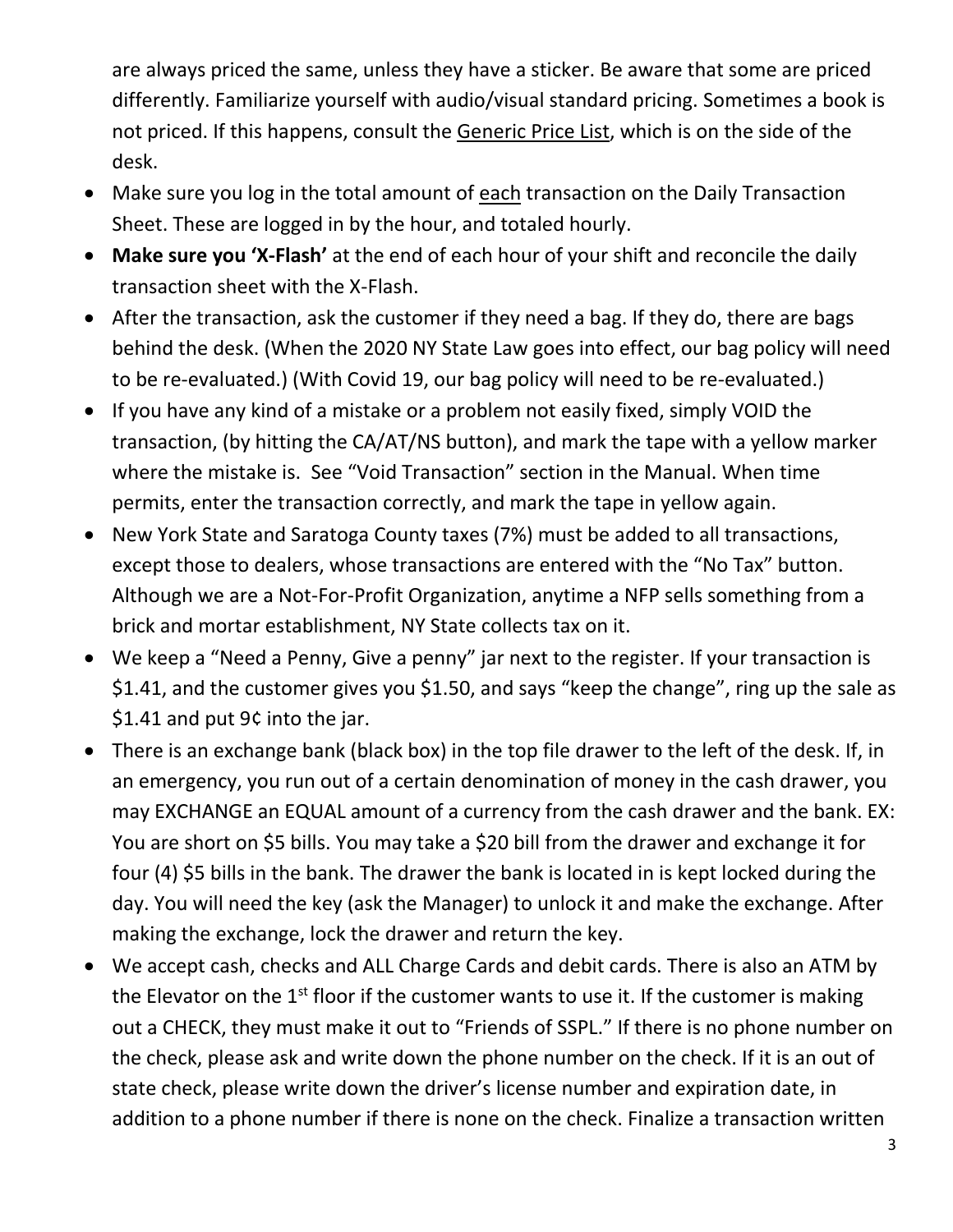with a check by using the "CHK" button on the register vs. the "CA/AT/NS" button. (JB verify that is what the buttons on the new register say)

- If the total of a transaction including tax is over \$10 (our minimum amount for a charge), please ask the customer if they would like to use a charge or debit card. If they use a Card, process it through the charge card machine and use the 'CH' button (JB Verify) on the register to finalize the transaction. There is a 'How to Use a Charge Card' Manual at the side of the Desk. There is also an 800# to call for any problems.
- Gift Certificates: Rarely, the Friends will issue a 'no-charge' Gift Certificate for a program or promotion. When a customer redeems part of a certificate, mark the balance remaining on the back of the certificate, and initial and date the balance. If the customer redeems it in whole, put the redeemed certificate in the Daily Receipts Bag in the drawer that has the exchange bank in it. (Friday, etc.). Use the key to access the Daily bags- there is a Daily Bag for each day of the week.
- Promotional Certificates: The Friends Book Shop participates in various Library, School and other Public programs, (ex: Children's Summer Reads Program), and issues discount or free merchandise certificates. Be aware of these and read each certificate to see what the price offering is. These can vary.
- DISCOUNTS: We give discounts to certain of our customers. The most important, and most frequently used is the discount for "FRIENDS" of the Library. These are people who are members of the Friends of the SSPL. The discount they receive varies, according to the type of membership they have selected. If someone comes up with a transaction and says "I'm a Friend", kindly ask them their last name and check to see if it is on the list on the side of the desk. The list will tell you what type of discount they receive. If they ask why we are asking, tell them we "just want to make sure our list is updated."
- If the name is not there, write it down on the list, explain to them they are not on our list, but give them their discount. If they come a  $2<sup>nd</sup>$  time and the name is still handwritten, call the Assistant Manager x 223 or the Manager x234.
- If a customer wants to become a new FRIEND, or wants to renew their Friend's Membership, have them fill out the envelope on the desk. Put the money in the envelope, seal it, and put it in the Money Drawer where the Bank is. Do NOT ring Memberships on the register. If a customer is a new Friend or is Renewing their Friends Membership, they receive their renewal discount rate PLUS an additional 10% off their purchase at the time of renewal as a one-time special discount. (EX: Customer renews as a Friend at the 10% rate. We will give them a one-time 20% off their purchase at the time of joining/renewal).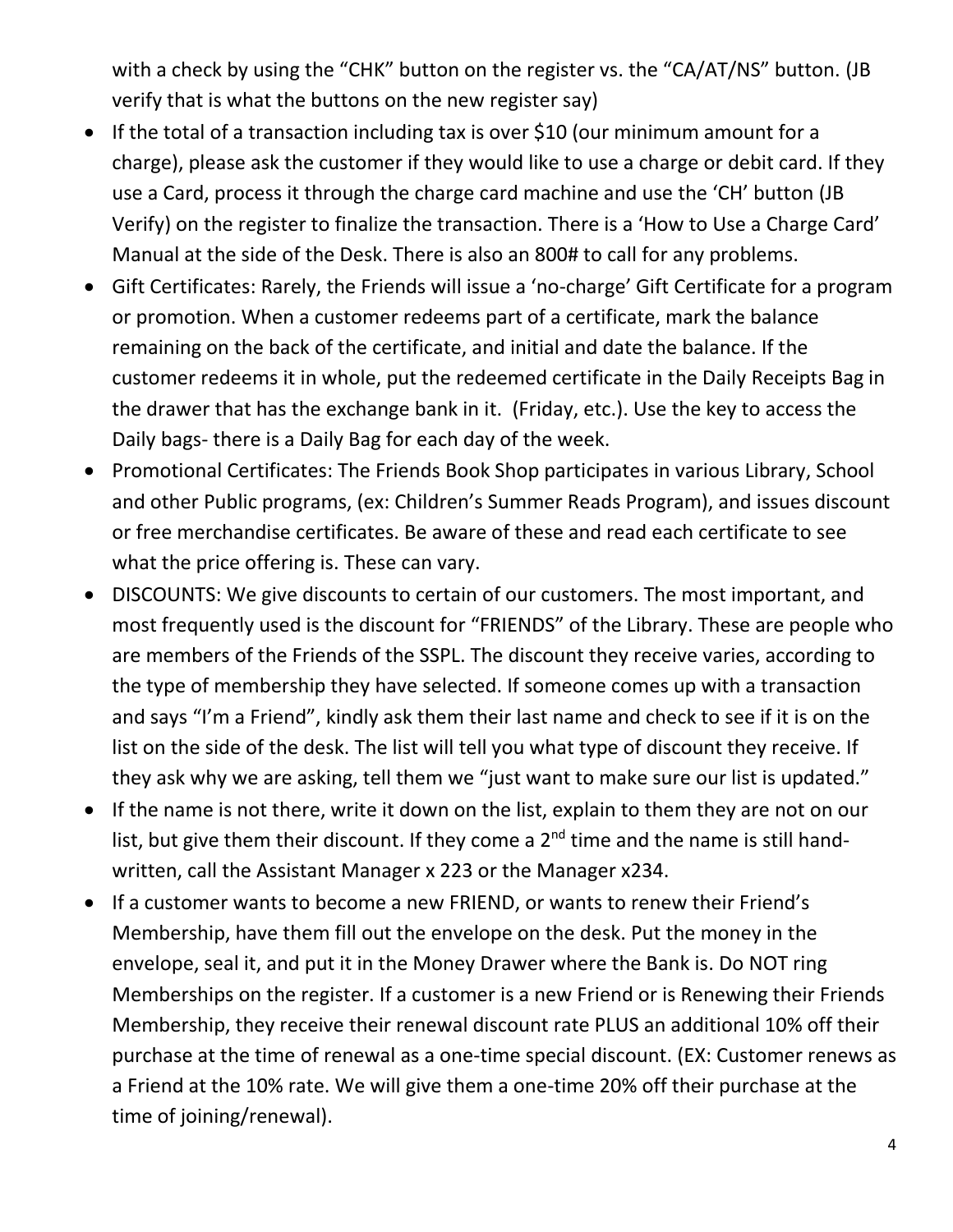- If the new or renewing Friend is purchasing items at the time of joining/renewing, the items purchased will be run through the register. IMPORTANT: If the customer purchases items and joins/renews at the same time, these are two different transactions. The Membership is not rung through the register. The merchandise is. If the customer uses a charge/debit card, you must run two different transactions on the card.
- ADDITIONAL DISCOUNTS: After 12 hours of Volunteer service, Volunteers receive 50% off. Teachers with a verifiable ID receive 20% off. (JB check- 25%?) Members of the Friends Board also receive 50% off.

#### **NON-CASH TRANSACTIONS, SHOP FORMS**

- Exchange Policy: If a customer comes in with an audio/visual item for exchange, they may exchange the item if it was damaged, incorrect, wouldn't play, etc. for a similar priced item. We do not give cash refunds. On the Register is a large sign saying ALL SALES FINAL.
- If a customer wants a receipt for a purchase, we have those forms on the desk top.
- If a customer wants a receipt for a donation, we have those forms in the bottom desk drawer in a file. All you have to do is sign the 'Received By' line on the form, and write in the date- the customer fills out the rest on the 'honor system'.
- If a customer has an unusually large purchase or purchases many books, ask if they are a dealer, and if so, have them fill out a Dealer Form which we have on the top of the desk. Check the list on the side of the desk to see if they are a verified dealer. If they are not on the list, get the Manager at x234 or if the Manager is unavailable, have them fill out all information, especially their tax-free #, and/or contact information on the Dealer Slip. **Remember: Any time a Dealer makes a transaction, whether they are on the list or not, they MUST fill out a DEALER SLIP. Dealers are rung up under NO TAX, (dept. 2 )?? (JB VERIFY) on the register.** Please put all Dealer Slips in the Daily Bag in the cash drawer.
- If a customer brings an audio/visual item for purchase, ask them if they have checked if the item is inside, if it is the correct item inside and whether they have checked the item for condition. We generally check all items for condition, but it's good practice to make sure the customer has checked as well.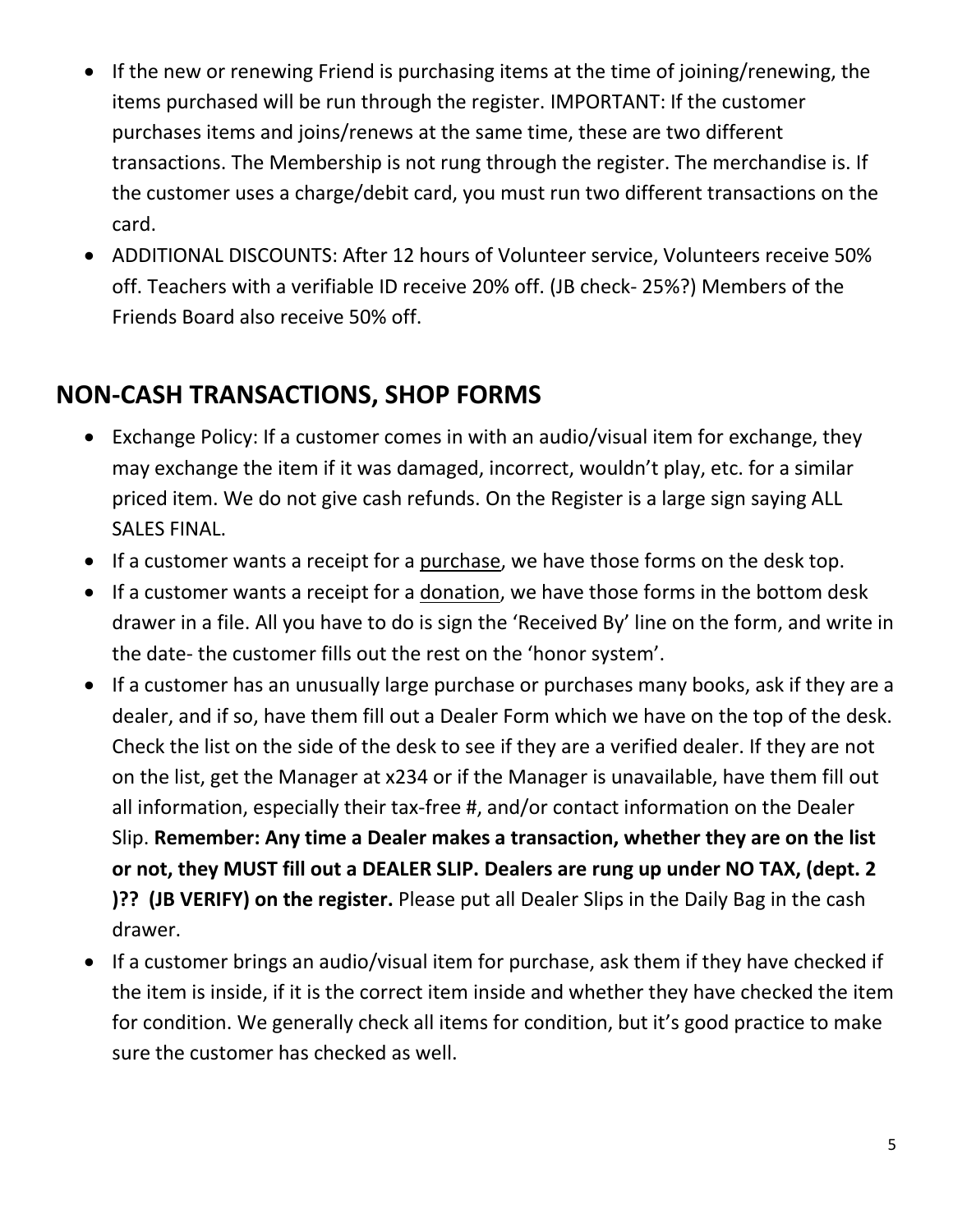#### **TO RESERVE BOOKS: (for Friends Members, Shop & Library Volunteers only)**

- If a Friend wants to put books on reserve, they may reserve up to 5 books for 10 days. Have them fill out a reserve form (on the top of the desk) with their name, telephone number and the date. Friends do not pre-pay for books put on reserve. They will pay when they pick up the books.
- Rubber band the books, with slip facing out on spines. Place books on shelves behind the desk. Try to put reserve books in alphabetical order.
- On the  $10^{th}$  day, contact customer and tell them they must pick up items within 3 days or they will be reshelved. Write the date notified on the Reserve Form. Books put on reserve **before** the beginning of a 50% off or other shop sale are not eligible for the sale discount.

## **MISCELLANEOUS**

- PASS-ALONG BOOK: There is a black, Pass-Along Book on the desk. It is mandatory that you Consult this book for any recent shop notes you need to be aware of. Anything important that happens in the shop should be noted here. If something of note happens during your shift, or you need to communicate with the Manger or Assistant Manager and they are not there, enter a note in the book, with date and your name. **At the front of the Pass-Along Book you will also find key telephone numbers for the Manager, Assistant Manager, Security, and Credit Card Help.**
- Volunteer badges can be found on the top of the desk in a shoe-box. When you begin your shift, make sure you wear your badge. When you go off shift, make sure you return it.
- We do not take magazines. (Refer people to the Café if they want to donate magazines.) JB Verify- may not be a café anymore)
- **Large Donation Deliveries**: We normally get donations in our drop slot in the sorting room. If someone has a large donation (4 boxes or over), we need to make an appointment Monday-Friday 10-4. The donor can bring the boxes in to the Sorting Room once an appointment is made. If the donor needs assistance, the Manger or Assistant Manager are available to help during weekly business hours 10-4. An **Appointment Sheet** can be found on the left of the desk. Please ask how many boxes, etc., and fill in either an A.M or P.M. appointment. Familiarize yourself with the sheet to see what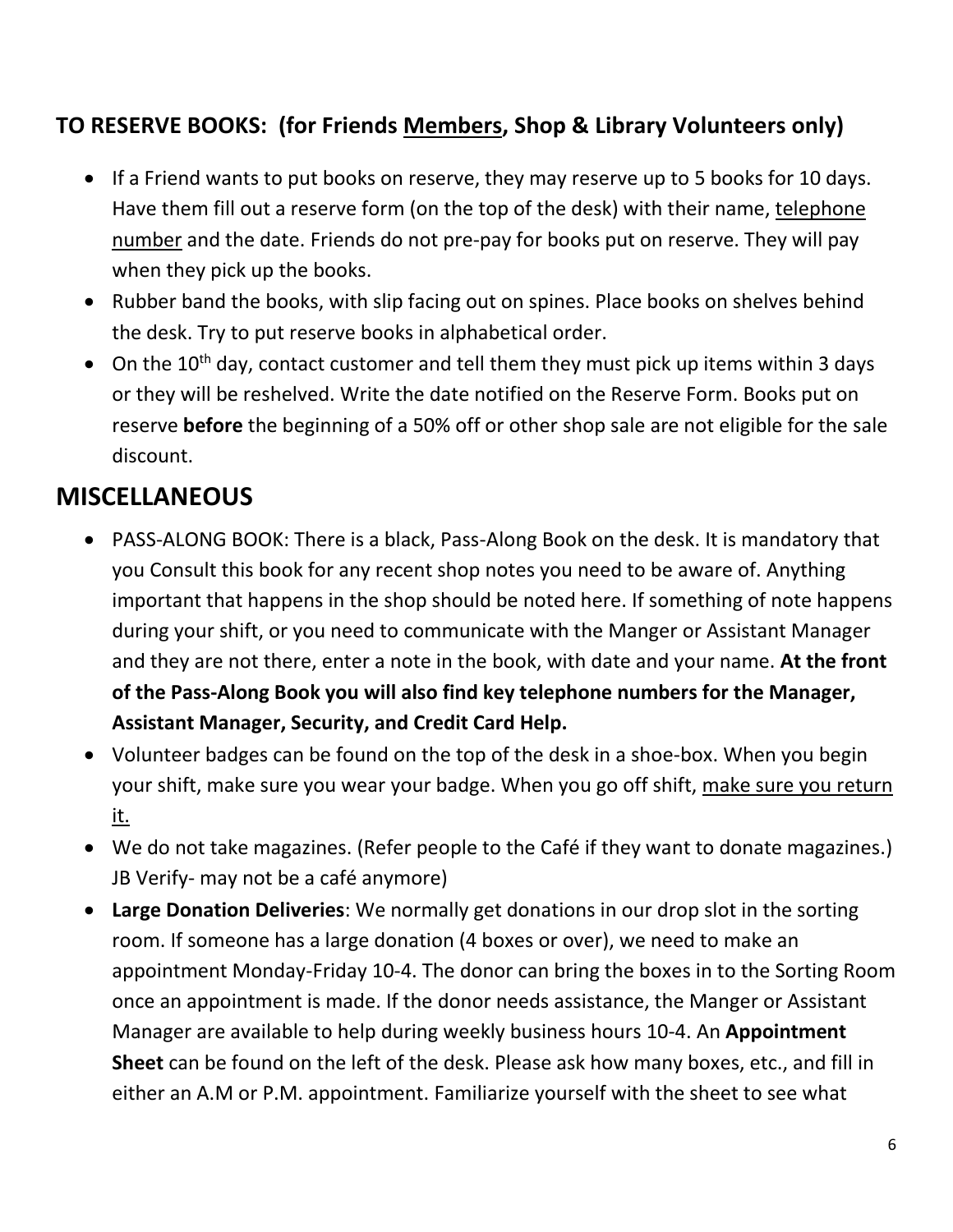other information is required (call-back #, name of donor etc.) Under 4 boxes, the donor can bring them into the Sorting Room during shop hours.

- The phone may ring when you are on duty. Please answer 'Friends Book Shop, this is……..". If someone needs to speak with the manager, hit the FLASH button on the desk phone and while holding the phone, push 234 on the number pad. Once the phone rings at the Manager's desk, you can hang up.
- If the cash register or charge card machine is running, or has run, out of tape, there are additional roles of tape to the left of the desk in the bottom black drawer. Be aware that there are two widths of rolls we carry (one if for the charge card machine) - use the wider one for the register. There is a diagram at the end of this manual that explains how to change the roll of tape. Ask the Manager if you have questions how to do it.
- Make sure you start and continue to fill your Volunteer Shift Time Form in the Volunteer Book. After each shift, please fill in your shift hours, date, etc. The Volunteer Book and this Volunteer Manual can be found at the back of the lower left desk drawer.
- For Lost & Found, Fire Alarm Exits, Code Adam, procedures for weather related closings, and emergency closing procedures- see back of this manual.
- SECURITY: There is a number for Security in the front of the Pass-Along Book. From 9AM-2PM call Maintenance at x251. After 2 PM, call the cell phone number.
- There is a shop category listing, with corresponding shelf labels, on the left of the desk. The list tells you where our various genres are located. This is very useful if a customer has a question. Ask the Manager if you have questions how our shelf labeling system works.
- Please feel free to wander about the shop and familiarize yourselves with the layout.
- Other useful tasks are to make sure all books are "edged", that is, the edges of the books are even with the shelf edge.
- Familiarize yourself with the information on the left side of the desk.
- If you have to leave the shop for any reason, turn the register to off and remove the register key. Also make sure the file cabinet with the bank is locked. (the key is in the sorting room- ask the Manager for the location). Take both keys with you, and leave the shop. Upon returning, put the register back to on, and replace the 'bank' file cabinet key to the sorting room location.)
- **Important**: Be sure to ask every customer at the desk if they are a Friend of the Library. If not, please explain the benefits of being a Friend. (See Addendum (???) for a typical conversation) . The benefits are two-fold. First, joining the Friends will help the Library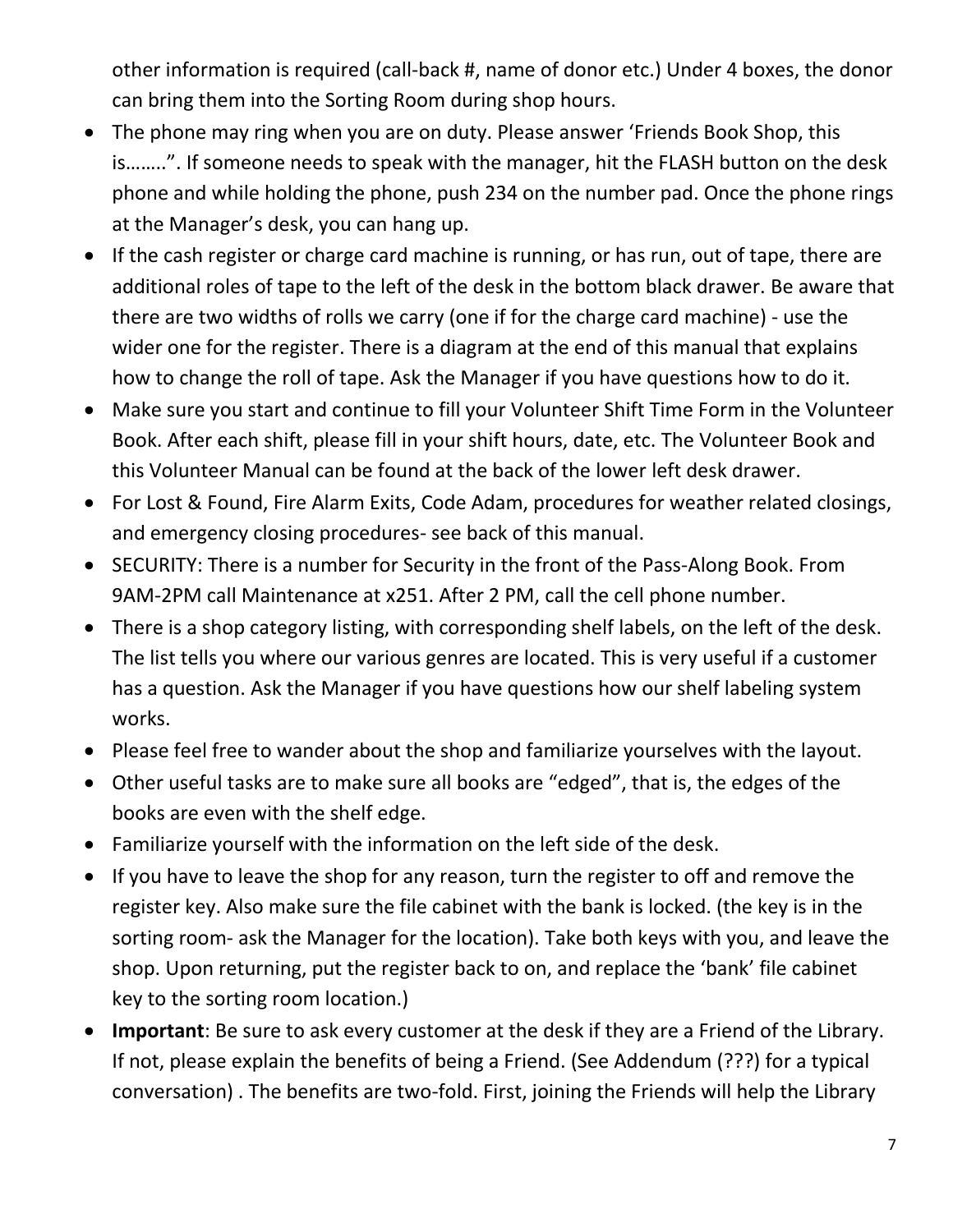with on-going projects that need support. Second, by joining the Friends, as mentioned above, you get a discount and other perks, such as keeping a book on Reserve, etc.

- Be sure to include one of our Yearly Sales slips we keep at the desk as a free Bookmark with every transaction. We keep these bookmarks at the front of the desk, along with another Bookmark that has our shop hours.
- Remember, while at the desk, you are the "Face of the Friends". How you interact and treat our customers and visitors has a lasting impression. Always try and do the right thing. Sometimes, a customer may have a problem paying for an item. You have the discretion to figure out a solution that will fit that situation.

#### **OPENING SHIFT INSTRUCTIONS**

- Plan on arriving early in order to find time to park and have the shop ready to open by 10:00, or 1:00 on Sundays.
- When entering the Library, proceed to the main Information Desk, identify yourself as the opening Volunteer for the Book Shop, and ask for the key. (The key is on a round wooden chain-holder).
- Unlock the Shop door. Make sure when you unlock the shop door that it remains in the locked position. (If you turn the key the wrong way, it will remain in the un-locked position). Turn on the lights in the shop: The Main Entry Light is to the right of the door as you walk in the shop. Please also turn on the track light in the back corner of the shop. That switch is mounted on the wall under the track lights.
- Unlock the money drawer, which is located in the black cabinet to the right of the desk. The key to the money drawer can be found in the Sorting Room. Ask the Manager for the location of the key. Once the drawer is open replace the key in the Sorting Room location. Leave the shop key in the top drawer of the tan file cabinet at the left of the desk for the day. The cash register will be in the "OFF" position. Turn the key to the "REG" or on position.
- Open the second drawer down of the money drawer cabinet, and remove the "Start-up" blue money pouch. Hit the CA/AT/NS (JB CHECK) button on the register; the drawer will open. Open the pouch. Take a scratch paper from the  $2<sup>nd</sup>$  drawer of the desk and write the day, date and 'AM'. Count the \$5 bills and the \$1 bills, and write them on your scratch paper. (You should have 20: \$5 bills and 30: \$1 bills).There should be one roll of each kind of coin in the START-UP bag- one roll of pennies, nickels and quarters. Write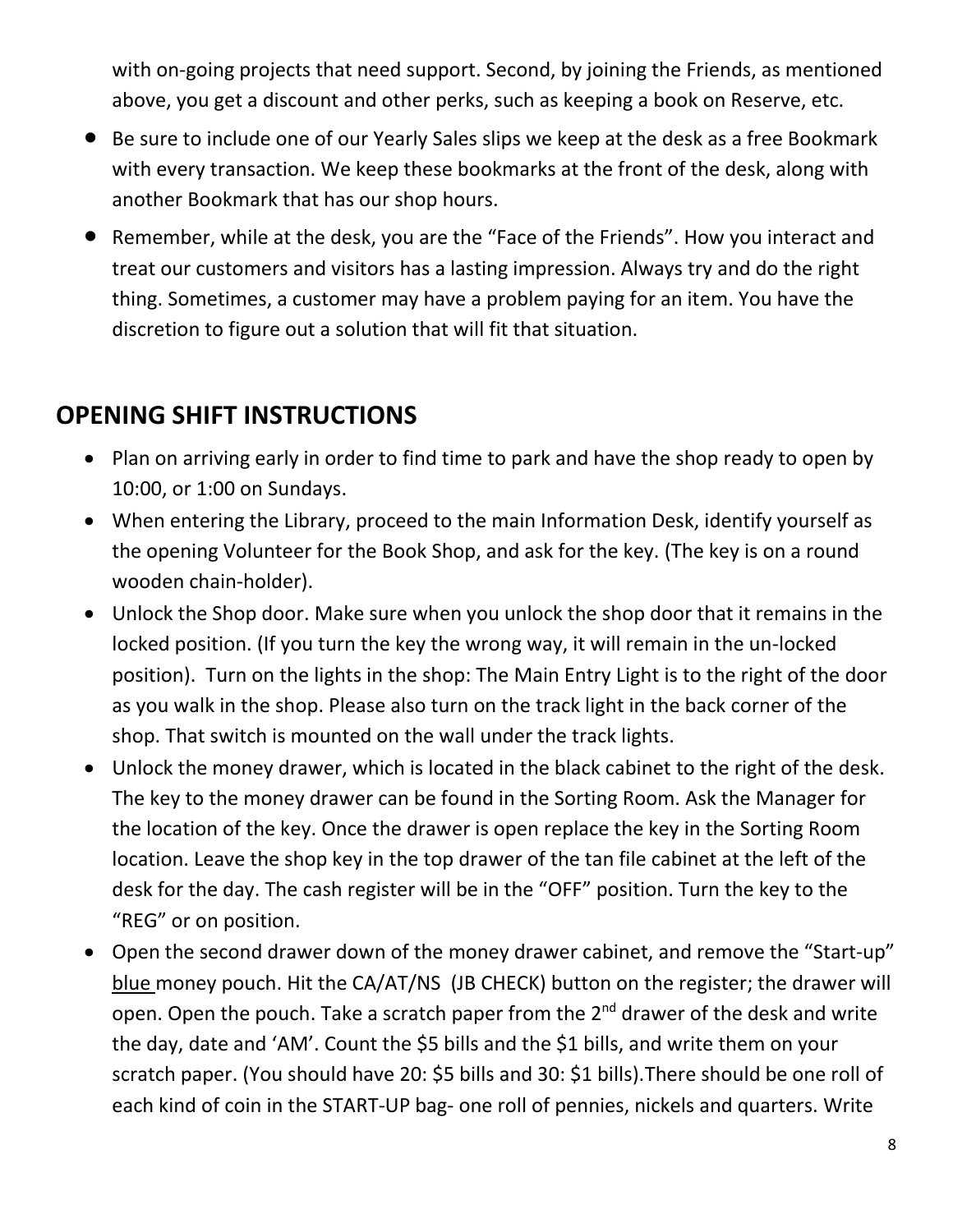the total numbers of cash in the bag on the scratch paper. It should total \$142.50. Then initial the scratch paper and put it **in the Daily Bag**. (Ex: Monday) in the top drawer of the money cabinet. If there is a discrepancy in the counted \$5 or \$1 bills from what should be there, make a note and put it in the Daily Bag. (There is a Daily Bag for each day of the week).

- **Do an X-Flash** on the register and make sure the amount reads \$0. If it doesn't ask the Assistant Manager or the Manager how to fix it.
- Important: Mark the weather on the top of the Daily Transaction Sheet. You are now ready to start your day!

#### **MIDDLE SHIFT INSTRUCTIONS:**

- Read the Pass-Along Book (read the last week or since your last shift)
- Fill out your volunteer sheet at the end of your shift.
- Follow appropriate procedures listed above

## **CLOSING SHIFT INSTRUCTIONS: THE BASICS**

- Read the Pass-Along Book (read it for any notes since your last shift)
- Fill Out your Volunteer sheet before you leave.
- Follow appropriate procedures listed above.
- About 15 minutes before closing, prepare to close. Announce to customers in the shop "We will be closing in 15 Minutes."
- At closing time, announce "We are closed, and if you have any items to buy, I can ring them up now for you." After the last customer has paid close the shop door.
- Go the Sorting Room and retrieve the money cabinet key and open the money cabinet. (Ask the Manager for Location of the key)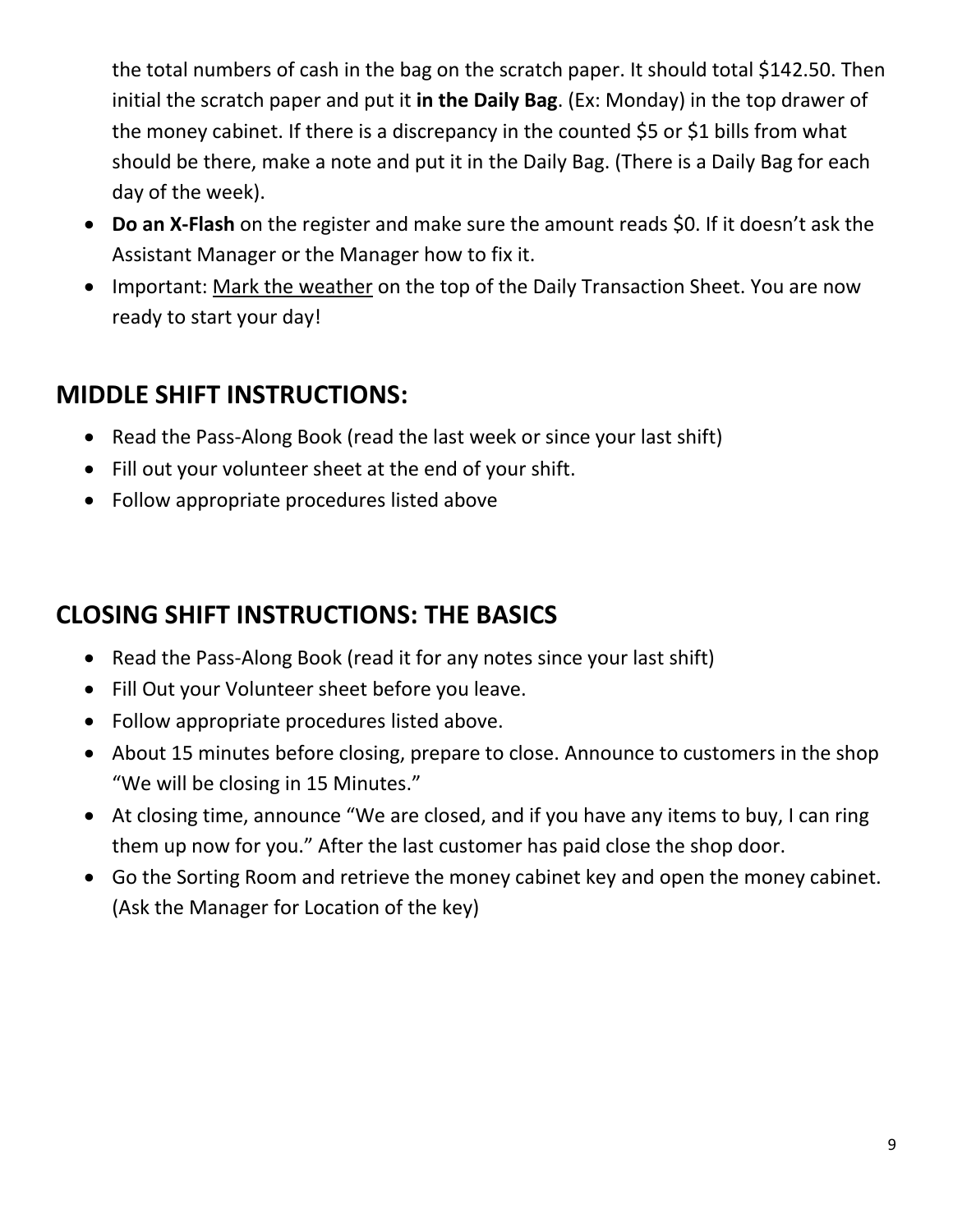# **CLOSING SHIFT INSTRUCTIONS- CASH RECONCILIATION**

There are three main things you will be doing as a closer.

- 1. Do the Set-Up Bag for the next day opening cashier.
- 2. Record the amount of money (checks and cash) in the register
- 3. Record the amount of money from Charge and Debit Card Transactions

## **The Set-up Bag**

About 15-30 minutes before the shop closes, you should prepare the Set-Up Bag. This is a Blue Bag in the Money Cabinet. In it- there are instructions as to what should be put into it. Basically, you are taking out the money we put into the register every morning.

The 1<sup>st</sup> thing you will do is take \$12.50 from the register. Go to the Exchange Bank (the large black box in the top drawer). Lift out the top tray. Below you will see rolls of coins and a brown manila bag. Place the \$12.50 into the manila bag, and take 1 roll each of pennies, nickels and quarters, and place them into the Set-Up bag. (we don't use dimes). Replace the tray and close the bank.

The 2<sup>nd</sup> thing you will do is take 20: \$5 bills and 30: \$1 bills form the register and put them in the Set-Up Bag. If the register does not have enough \$5 and/or \$1 bills to do this, EXCHANGE money form the register to 'Buy' the bills you need from the Exchange Bank.

Example: You only have 16 - \$5 bills in the register. Take a \$20 bill from the register, and buy 4: \$5 bills from the Exchange Bank. Now you will have the necessary 20 - \$5 bills to put into the Set-Up Bag. **Remember- It is an Exchange Bank. An equal amount of money must go in form the Register as goes out of this bank.**

#### **Closing Out The Register**

- Take out a 'Closer's Slip from the bottom money drawer. (purple folder in front)
- Do a final X-Flash- write this number down on the Closer's Slip where it says Register Total.
- Empty the 'Give a Penny, Take a Penny' jar into the Register. Leave 3 pennies in the jar for the next day.
- Locate plastic change bags in the money drawer- you will need 3- one for pennies and dimes, one for nickels, and one for quarters.
- Count the money and checks in the register. Record the amounts of each denomination of currency and any checks on the Close-Out Sheet. Put the coins in their bags and take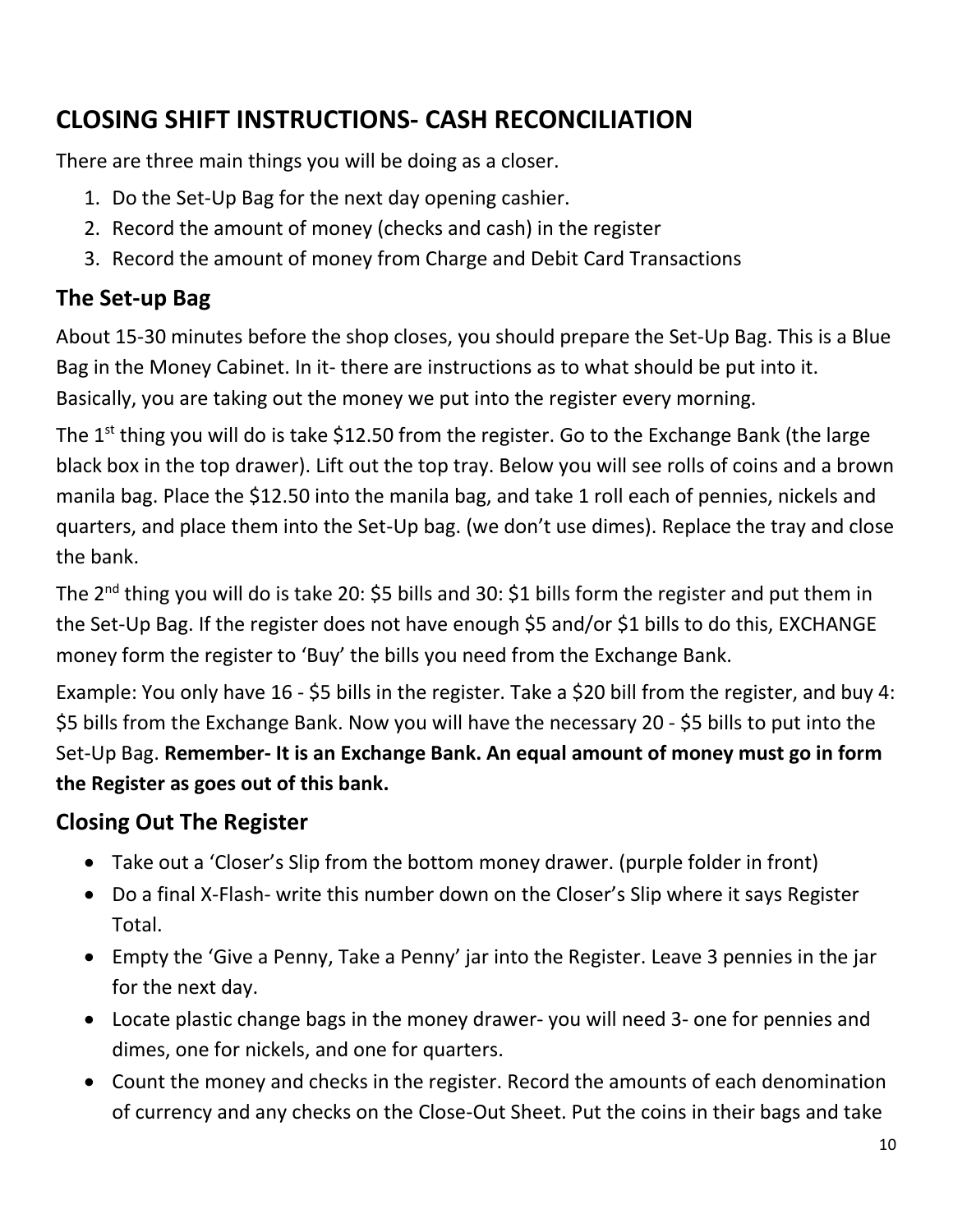all bills and any checks, and put them in a manilla envelope (found in the money drawer) and then put the manila envelope in the DAILY BAG. There is a Daily Bag for each day of the week in the money drawer. Turn the Register key to **\*\*\*\*\*** and hit the **\*\*\*\*\***  button. The register tape will spin out and then stop. Tear off the register tape and put it into the Daily Bag. Turn off the Register.

#### **CLOSING OUT THE CHARGE AND DEBIT CARD SLIPS**

- You will be running 2 close-out slips form the Charge Card Machine. The  $1<sup>st</sup>$  is a list of all the transactions made on the machine for the day.
- The 2<sup>nd</sup> is a total of those transactions which will also close-out the charge slips for the day.

Take a close look at the  $1^{st}$  report. If you see a transaction for \$15, \$20, etc- that is a membership. Do not count memberships on the Closer's slip. Please note membership \$\$\$\$ on the closer's slip in the space indicated.

Take the rest of the charge slips, add them up, and put the number on the Closer's Slip. That will allow you to total the closer's slip and once totaled, put it in the Daily Bag along with the charge slips. Close the Daily Bag, put it in the  $2<sup>nd</sup>$  money drawer down.

- You are now ready to close the store. Take out the Shop Key from the top drawer of the desk. (The key with the wooden handle). Take the money drawer key, lock the money drawer, and return the key to the Sorting Room.
- Turn the register key to 'OFF'. The register key stays in the register, and the drawer of the register is left open. Take the key for the shop door, and turn off both the track lights in the back corner of the store and the main store lights.
- Close the shop door- make sure it is LOCKED. Return the shop key to the Information Clerk at the Information Desk in the main lobby.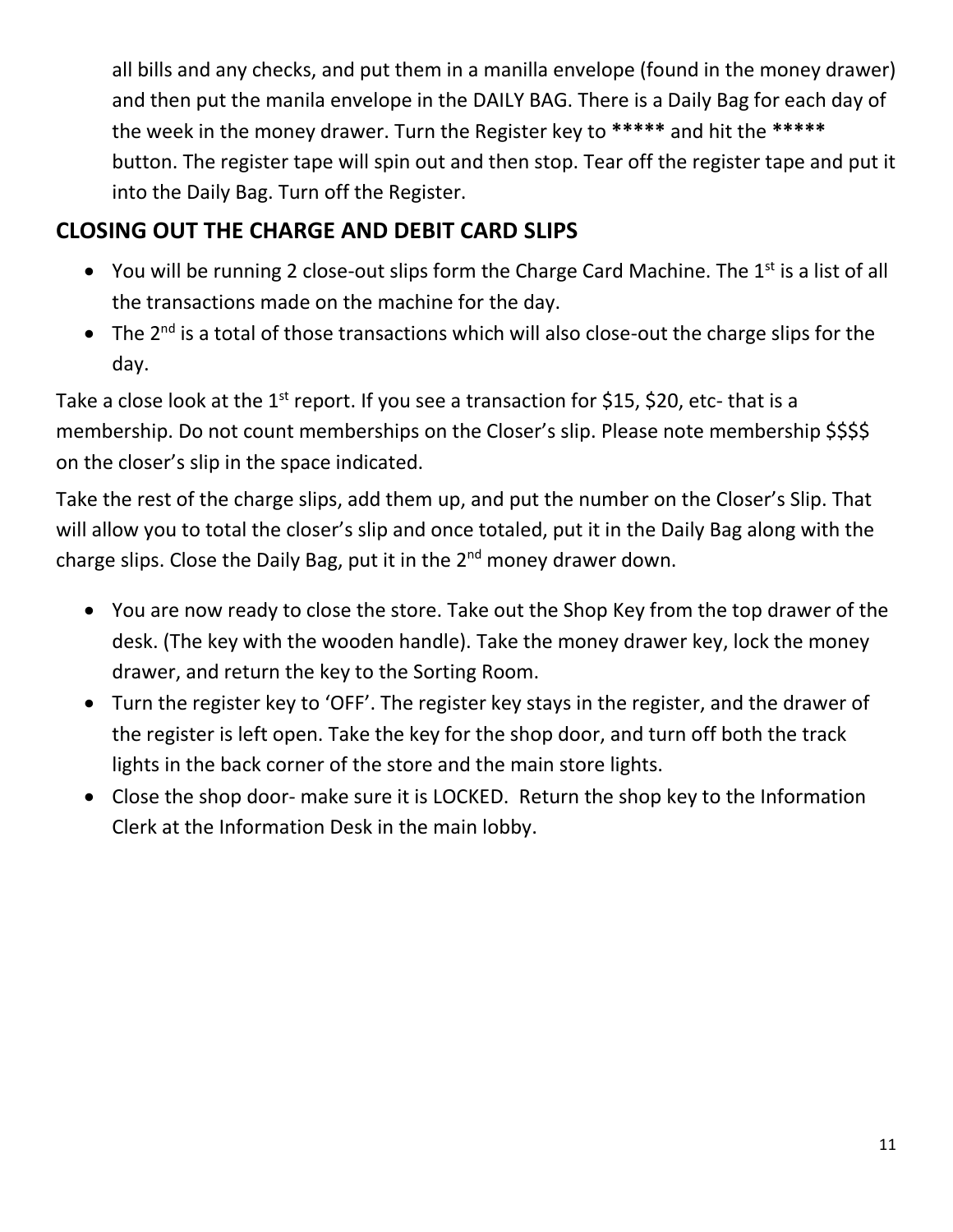# **FRIENDS BOOK SHOP SORTING ROOM AND SHOP DUTIES MANUAL 2020**

This Manual is intended to outline the various duties of shop volunteers that donate their time in the Sorting Room and/or the Shop. It will be split up into two parts:

- 1) Duties of Volunteers in the Sorting Room
- 2) Duties of Volunteers in the Shop

(This Manual will not cover the duties of volunteers involved in our on-line sales programs- that will be dealt with in a separate manual)

Main Sorting Room Functions:

- 1) Handling Donations
- 2) Sorting Donations for Shop
- 3) Sorting Donations for On-line Programs
- 4) Sorting Donations for Out-Reach Programs

Note- This manual is subject to change following re-opening of the Book Shop because of the Covid-19 situation.

# **HANDLING DONATIONS**

#### **Volunteers or staff handling donations must wear a mask and gloves.**

The Book Shop receives about 85,000 donated items per year. There is a designated area in the Sorting Room where new donations are placed. Donations arrive:

- In our slotted drop box. Donors place their items into the box during the day.
- When donors carry large bags or boxes and come directly to the shop, we open the Sorting Room Door and allow them to place their donations on the designated floor area.
- If donors have 4 or more boxes, they must make an appointment to bring them in. These donors are met at the Maintenance Door by either the Manager or the Assistant Manager, who then bring and place them in the Sorting Room
- Donations should never be taken in the Book Shop itself, except in an emergency.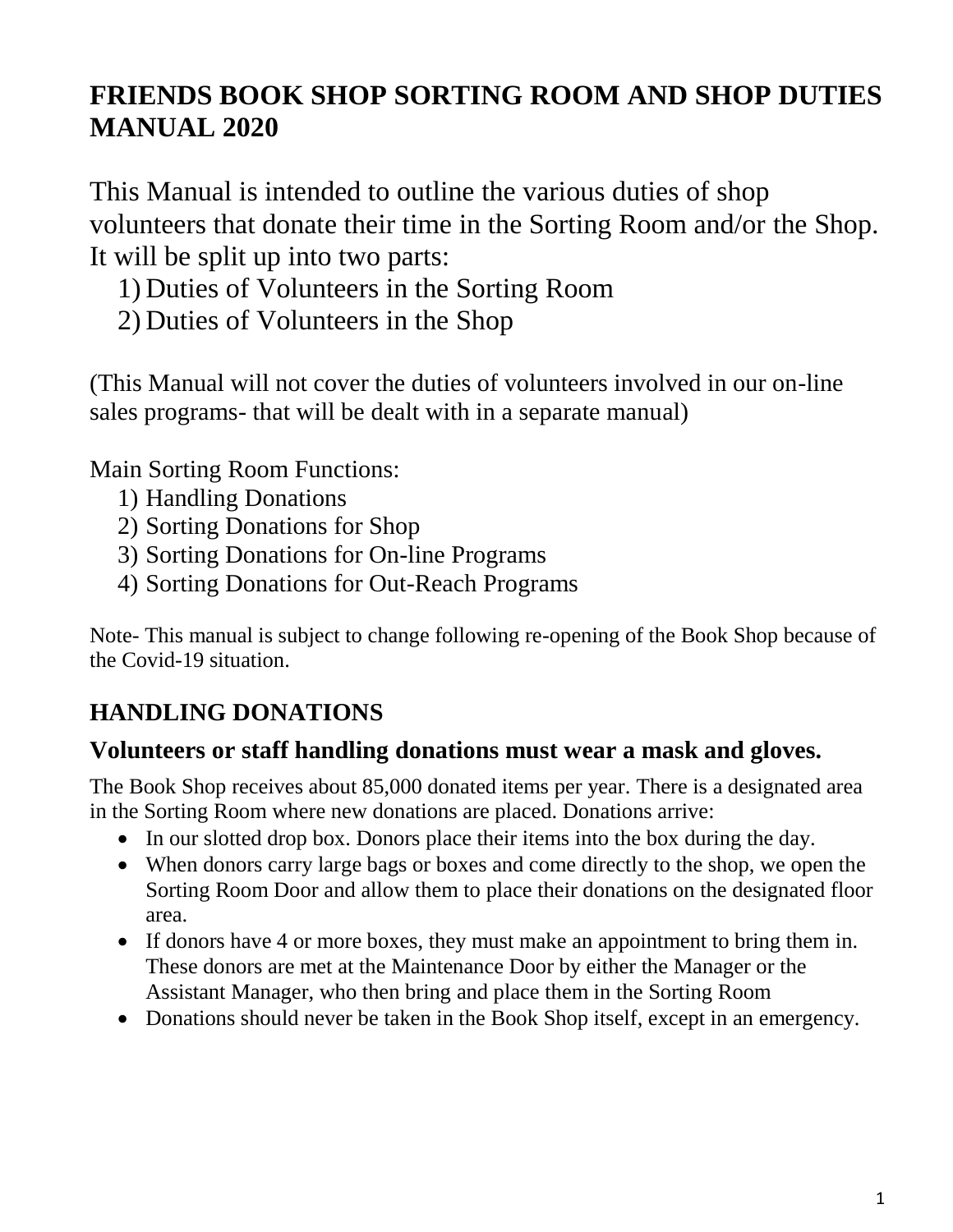#### **UNACCEPTABLE DONATIONS**

Although we try and educate our donors about the kind of donations we accept, it is inevitable that some will turn up in the Sorting Room. These must be discarded in the trash barrels. We have two kinds of trash barrels in the Sorting Room For discards- Paperback discards and Hard Cover discards. Following is a list of what we don't take:

Damaged Books that have a broken spine or are musty, moldy, smoky, ripped, mangled, bent, smelly, water stained, highlighted, written in, drawn in or just plain disgusting. Hardcovers Fiction, Mystery or Romance without dust jackets Encyclopedias Travel more than 5 years old Medical more than 5 years old Business more than 5 years old Reader's Digest books Dvds and CDs in generic cases, without official labels Magazines

ANYTHING PLASTIC must be discarded in a Hardcover recycling bin.

## **COUNTING DONATIONS**

All donated material, ACCEPTABLE OR NOT, must be counted and the count placed into the Donation Count Book kept on a shelf in the Donation area. Write the date, and put the counts under that day. Books and media are either kept, or are recycled.

#### **SORTING DONATIONS**

Donations can be broadly sorted into the following main catagories:

Books with a barcode

Books without a barcode

Signed Books

Fiction Mass Market Paperbacks

Fiction Trade Paperback

Media

Books with a barcode are possible selections for our Amazon program. They are put, barcode up, on the metal rolling carts in the middle of the sorting room, for further review by the On-Line selling team.

Older non-fiction books  $+$  any other older noteworthy books, such as possible 1<sup>st</sup> editions, childrens from the 70's or before, very old fiction, may also be put.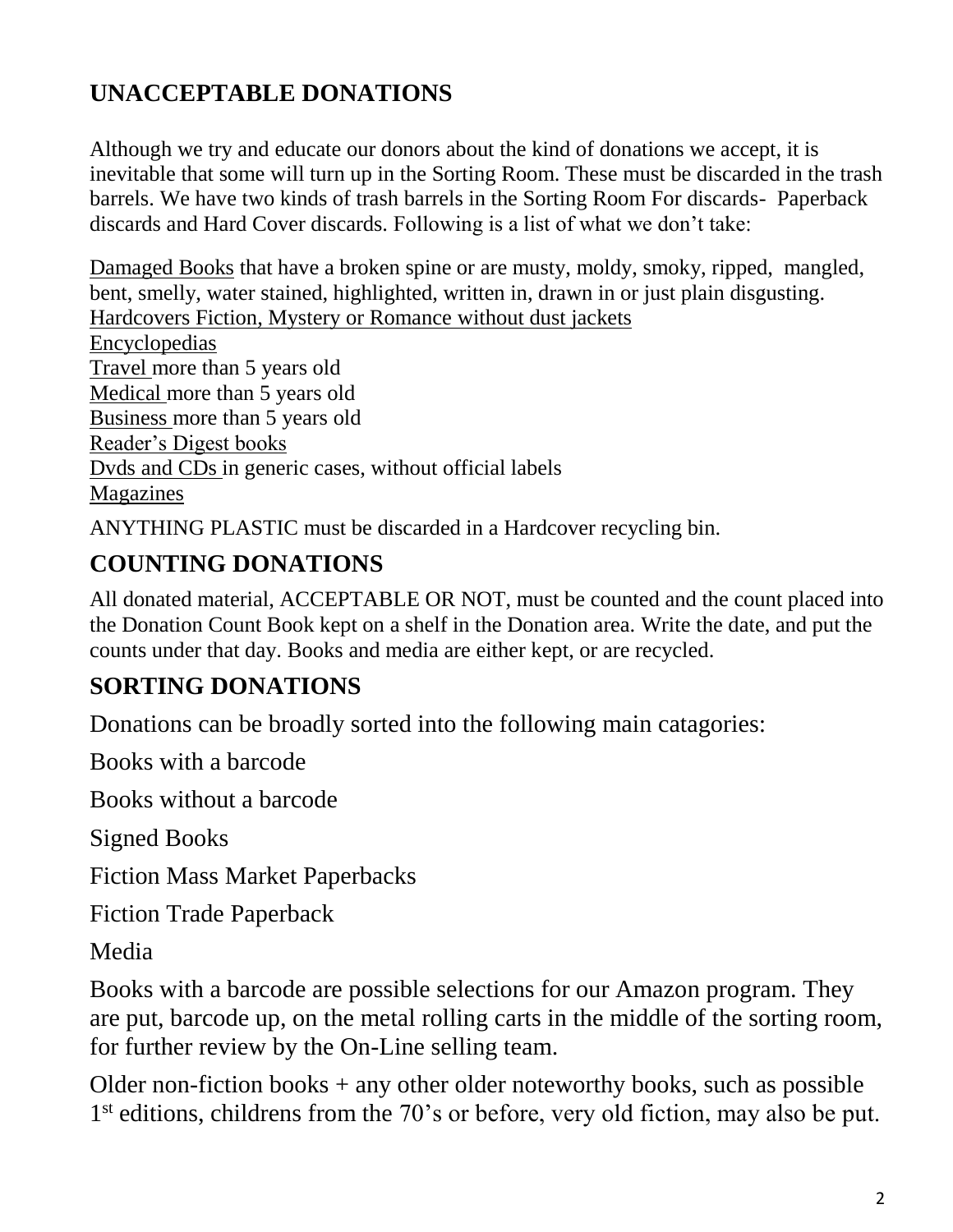See the Manager for input. Any books for further look-up are placed in the big black rolling bins on the ground under the bottom of the main shelving units.

The Sorters will check books for signatures. If they have been signed, they are put in the 'Signed' On-Line boxes for look-up.

Fiction Mass-Market Paperbacks

These are sorted into red bins on two shelves. The 1<sup>st</sup> shelf is labeled 'OK For Shop'. IN general, these books have 2 or fewer creases in their spines, and are in very nice condition. The  $2<sup>nd</sup>$  shelf is ".25 $\epsilon$  Sale Shelf". These are books in lesser condition that we will store and put out for out .25¢ sales.

Trade Paperbacks

These are larger paperbacks. If they are brand new, put barcode up. If they are older, put on ok for shop shelf with ok for shop mass market paperbacks.

Media

Vinyl Albums, CDs and DVDs are placed on the media shelves for further review by the Media Team. Except for some albums, all media has barcodes and will be appraised by the on-line team as to possible worthiness to list on EBAY. The Media On-Line team works out of the Sorting Room on a once-aweek basis.

Other categories are Children and Outreach. These can go directly into the boxes designated in the Sorting Room.

Once the On-Line team has evaluated all bar code books, they will either be turned over face side up to be sorted, or put into the On-Line look-up boxes. Boxes without a barcode will be looked up and either put into boxes in the sorting room, or put into the On-Line Look-Up boxes.

Outreach Program

The Friends Book Shop sponsors two Outreach Programs. The 1<sup>st</sup> is for notfor-profits in the Saratoga area. The second is the Library Program with Better World Books. Our Outreach team comes twice a week and takes these books out of the storage room and distributes them to the two programs. The ones meant for local use are delivered by the Outreach Team.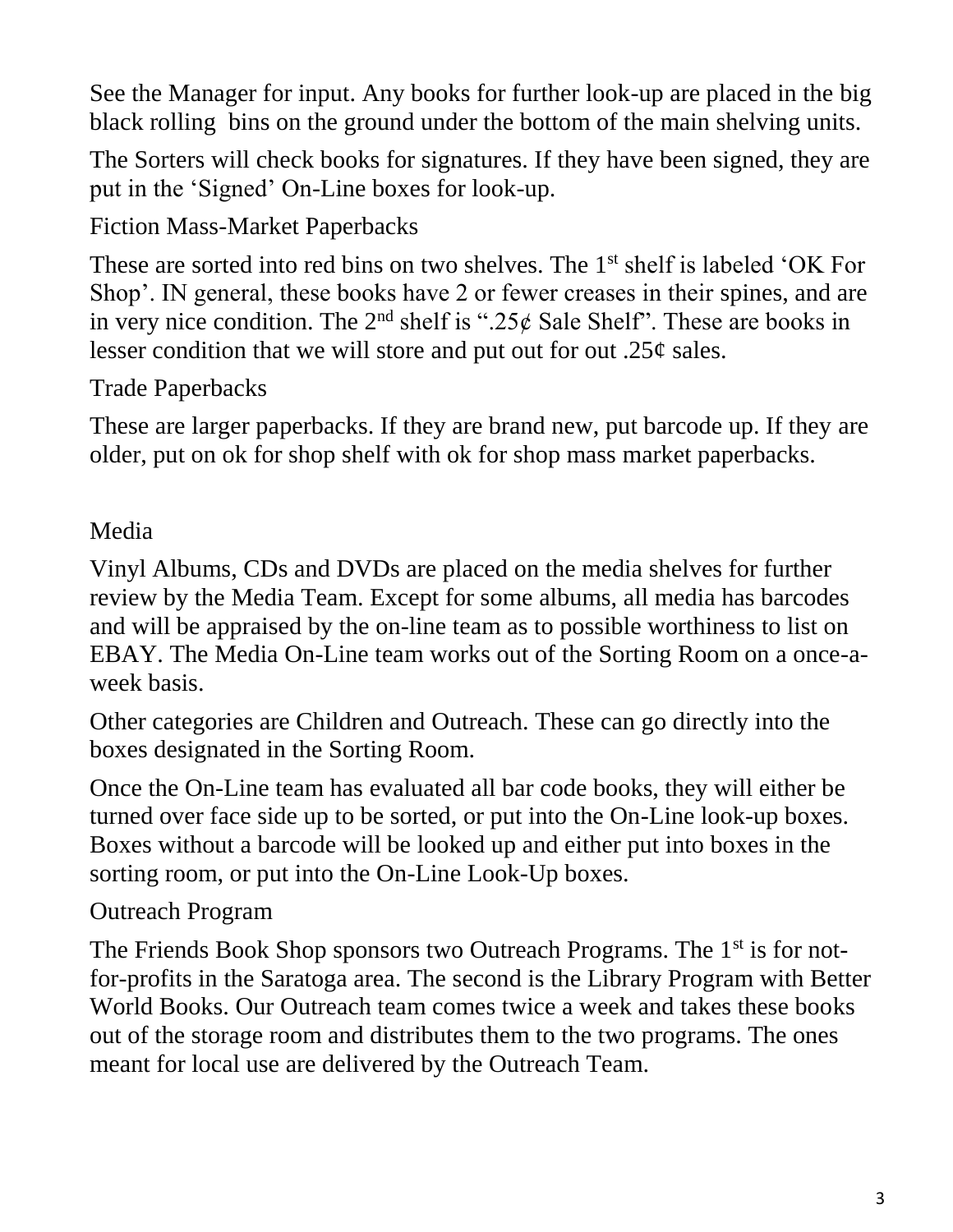# **SHOP DUTIES**

Many Volunteers are involved in shop duties, They form into the following categories:

Shop Department Heads Shop Project (Regular and Special) Individuals and Teams Alphabetizers Weeders Edgers

#### **Shop Department Heads**

These volunteers come in usually once a week, and are in charge of sections (categories) of books in the shop. Ex: History, Cookbooks, Children's Books, etc.

These volunteers come into the Sorting Room, grab their boxes which are labelled for them, and take them into the shop to their area. Once there, they evaluate all new donations, price and put them on their shelves, and remove books that have been on the shelves a long time. In general all books are put out. Those that are taken off are given to Outreach, and put in Outreach boxes behind the cashiering desk. Those books not worthy of putting out are also given to Outreach. The Shop Department Heads are the experts in their areas, and make all decisions as to what they do. Once completed, they return the empty boxes to their designated place in the Sorting Room.

Shop Project Individuals and Teams

In general, there are always several Shop Projects to accomplish. Those may include- Being a Shop Department Head for a category that doesn't have one. Being a temporary Shop Department Head for one who is out on vacation, leave, etc. Helping to merchandise a very large donation in a category that exceeds shelf space. Weeding difficult areas, such as Newly Arrived Fiction and Non-Fiction Hardcovers, rotating shelves from the bottom to eye-level, and moving shelves down accordingly, weeding a large category that needs help, etc.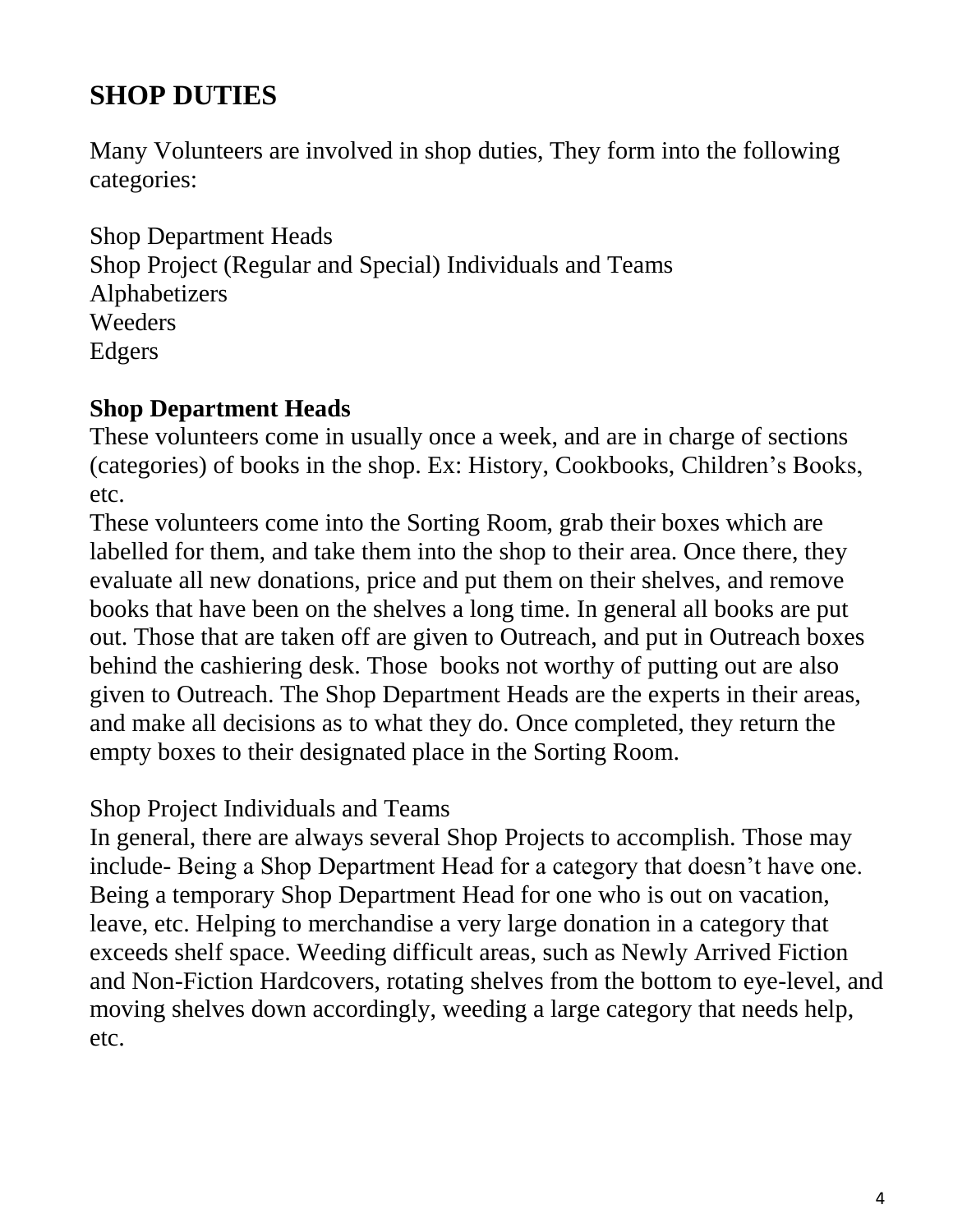#### **Alphabetizers**

These volunteers alphabetize by Author's Last Name various sections in the shop that lend themselves to it. Examples of which: Classics, Sci-Fi, etc.

#### **Weeders**

Weeding is the process of taking books that have been on the shelf the longest off the shelves. All books on a shelf have to be looked at, and the oldest date established. A number of months are then weeded towards the present. There is a magic number of months to remove- too few months takes off too few books. Too many months takes off too many books. Sometimes, a book may be older (oldest), but the weeder believes the book has merit. In this case, they forward date (i.e.. erase the original shelving date and write a new date months forward, and/or they may lower the price as well after moving the date forward. All books weeded go to Outreach. It helps if a weeder knows the subject they are weeding.

#### Edgers

.

The simplest of tasks, yet one so very important. Every volunteer is encouraged to edge, some are assigned only to do so. Edging involves taking any shelf of books and carefully aligning the front edge exactly with the front edge of the shelf it is on. This produces an extremely neat presentation. Boks sell better when they look professionally edged.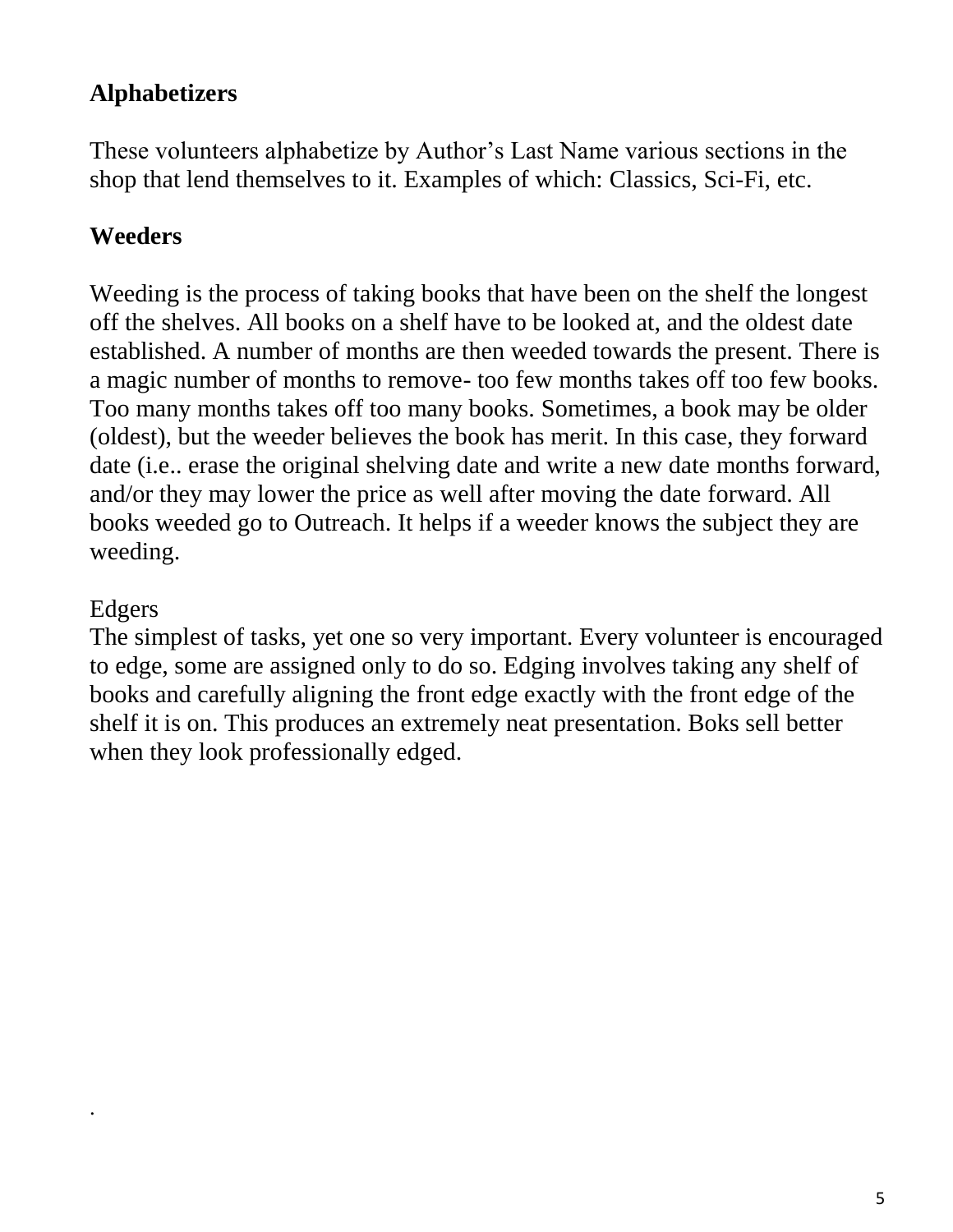If books are donated in cardboard boxes which are not suitable for reuse (wrong size or just plain disgusting), please put them in the big cardboard recycle bin at the entrance to the Maintenance Room.

#### **Media/Audio-Visual**:

All media is placed in the Media Empire "New Media" bin, located behind the sorting area, on the back shelf behind the sorting area. Please count the items as you place them in the bin.

Media includes:

CDs, DVDs, VHSs, Vinyl records, Audio books (tape or CD) and Cassette Tapes. Discard all media without an 'official' label on them- these could be bootleg and/or contain possibly volatile material. To discard media or anything plastic, please use the blue garbage can in the main Maintenance area, **not** in our recycling barrels

**Non-Fiction:** All non-fiction is separated from the massive pile of books that appears very discouraging in front of you, and place in various boxes according to type. These boxes are priced and shelved by specific volunteers.

The non-fiction Empire is headed by Alice, and most non-fiction goes on the Alice carts (yes- she has 2!), behind shelf B. Just to throw you off she does get Classics, and poetry . Non-Fiction Fiefdoms are handled by other wonderful volunteers.

#### **Non-Fiction Fiefdoms Include:**

Cook Books Crafts/Interior Design/How-To Military/History/Presidents Antiquarian Memory lane

See Empire section for detailed description of each Fiefdom.

Place non-fiction in the boxes with the BLUE tape (usually for Alice or anyone else crazy enough to tackle the job.) This part of the sort will save your life. When things are looking really overwhelming, think 'Alice.' (Be aware that Alice does have a 'Voodoo Dolly' or two)

Trade Paperback Fiction: Place in RED plastic trays to be priced. These are located on the floor to the right at the end of the sorting desk. For 20<sup>th</sup> Century Classic Authors, or for non-ficiton ,give to Alice.

Mass Market Paperback Fiction: Place in RED plastic trays to be priced. (These are found near middle of sorting area at end of shelving loaded with miscellaneous books, CDs, treasures of all kinds and whatever else Jeff and Alice might have collected over the years). THIS IS SHELVING UNIT 'B'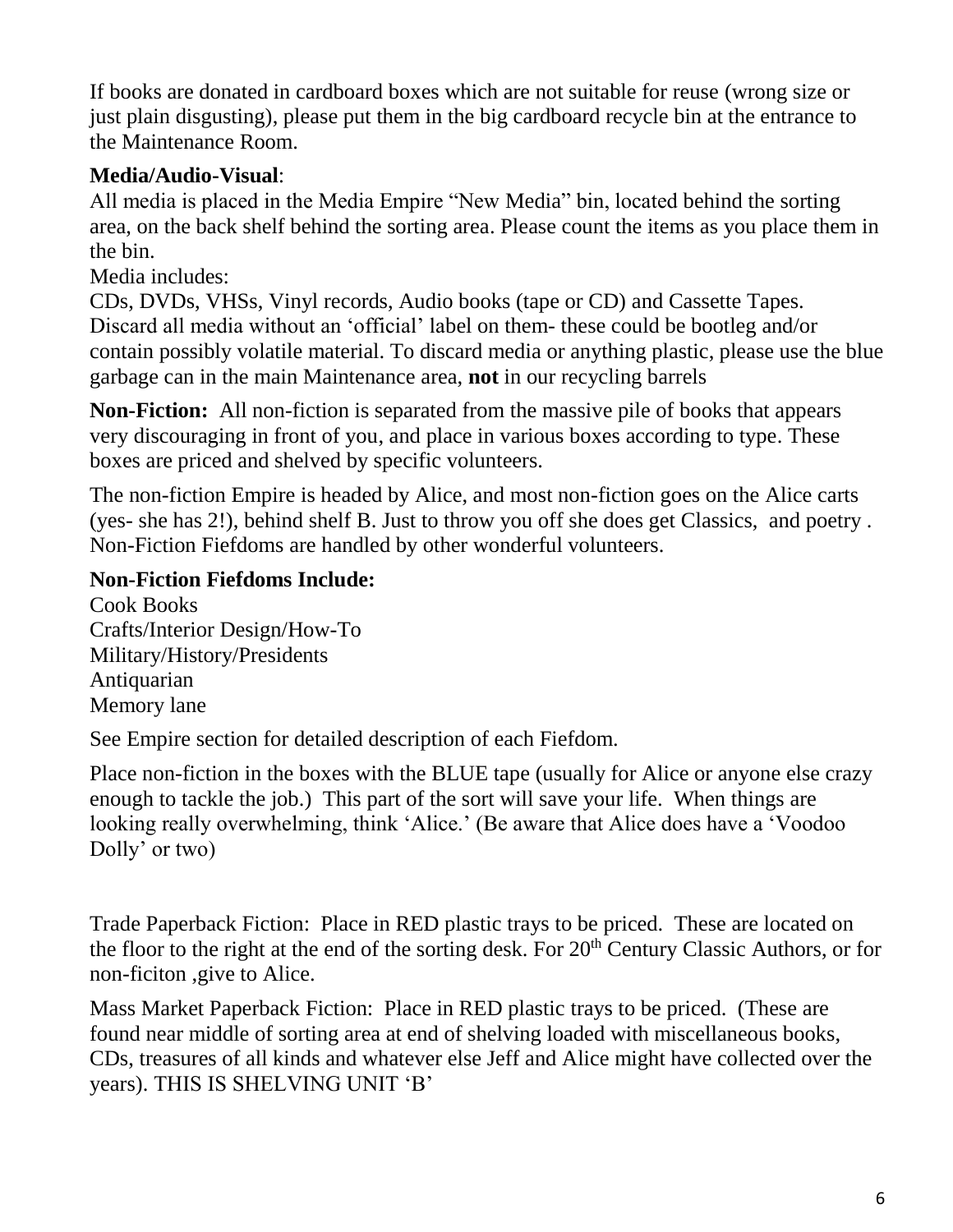Paperbacks in poorer shape: There are RED trays on the 'desk' area shelf identified as TEN CENT fiction, 10 cent non-fiction, and 10 cent Classics. Place them in these containers for our next Ten Cent Super Sale. Oversize beat-up or eclectic (niche) paperbacks go into the "10 $\phi$  boxes" on the 10 $\phi$  cart located to the left of Shelving Stack 'B'. This is a judgment call- see the Manager for an explanation.

NEW books (published in the current year): These are separated out of that stack that should be getting much smaller, and priced presently at five dollars (\$5) for 2012. (Look in any fiction book that appears new (bright and shiny) and find the date on, probably, one of the first four pages. Place on the bottom of shelving unit 'A' near the telephone unless it is taken over by our memorabilia.

Around June  $1<sup>st</sup>$  of the current calendar year, mark books published in 2012 or 2013 at \$5, and the 2011 will drop down to \$3. By October 1st, price current year only. (**JB- need to do chart here for this…)**

**Hard-Cover Fiction& Mysteries**: There are two (sometimes three) lists above the desk. If a book is on the "OK TO GO TO SHOP" lists, price at three dollars (\$3) or \$1 and place it on the shop cart to go up to the Book Bag Shop. Ideally, the top shelf of this cart is for fiction, the second shelf down is for mystery. If NOT on the "Top 100 lists", you will end up holding it for a few days as it belongs on the top of shelf 'B' as a question. (QMA= Question for MaryAnne Hunter- Head Librarian) This cart also holds \$1 books and \$.25 cent books to go up to the shop. Put  $.25¢$  books (another judgment call- see Manager) on the bottom shelf of the cart. If a book is on the mystery list, mark 'M' on the pricing page. If it is a Romance HC, mark 'R' on the pricing page. FOR ANY BOOK THAT IS PRICED, write the price LIGHTLY on the 1<sup>st</sup> white page available in the upper right hand corner, put the date month/year i.e. 6/13 for June 2013 a little below the price on the right, and then add M or R as described above, if required.

Marking the price on books: Mark the price on each book on the  $1<sup>st</sup>$  white page in the upper right-hand corner. Mark LIGHTLY, especially for coffee-table and really nice books that could be used for gifts. Make sure your  $\varphi$  sign is clear- it should not look like a 0. Ex: .25¢ The date is also marked on the 1<sup>st</sup> white page, about  $1/3$  down. EX:  $7/12$  means book marked July 2012.

When looking for authors on the "OK TO GO TO SHOP LISTS", for Van Lustbader, look for Lustbader, for Le Carre, look for Carre- look for just the last part of the name only, unless hyphenated: McCall-Smith, look for Mccall.

Some books are too glossy to mark, or just too nice. In those cases, we use the little "yellow stick-on dots", and write the price and date on the dot, then stick the dot either on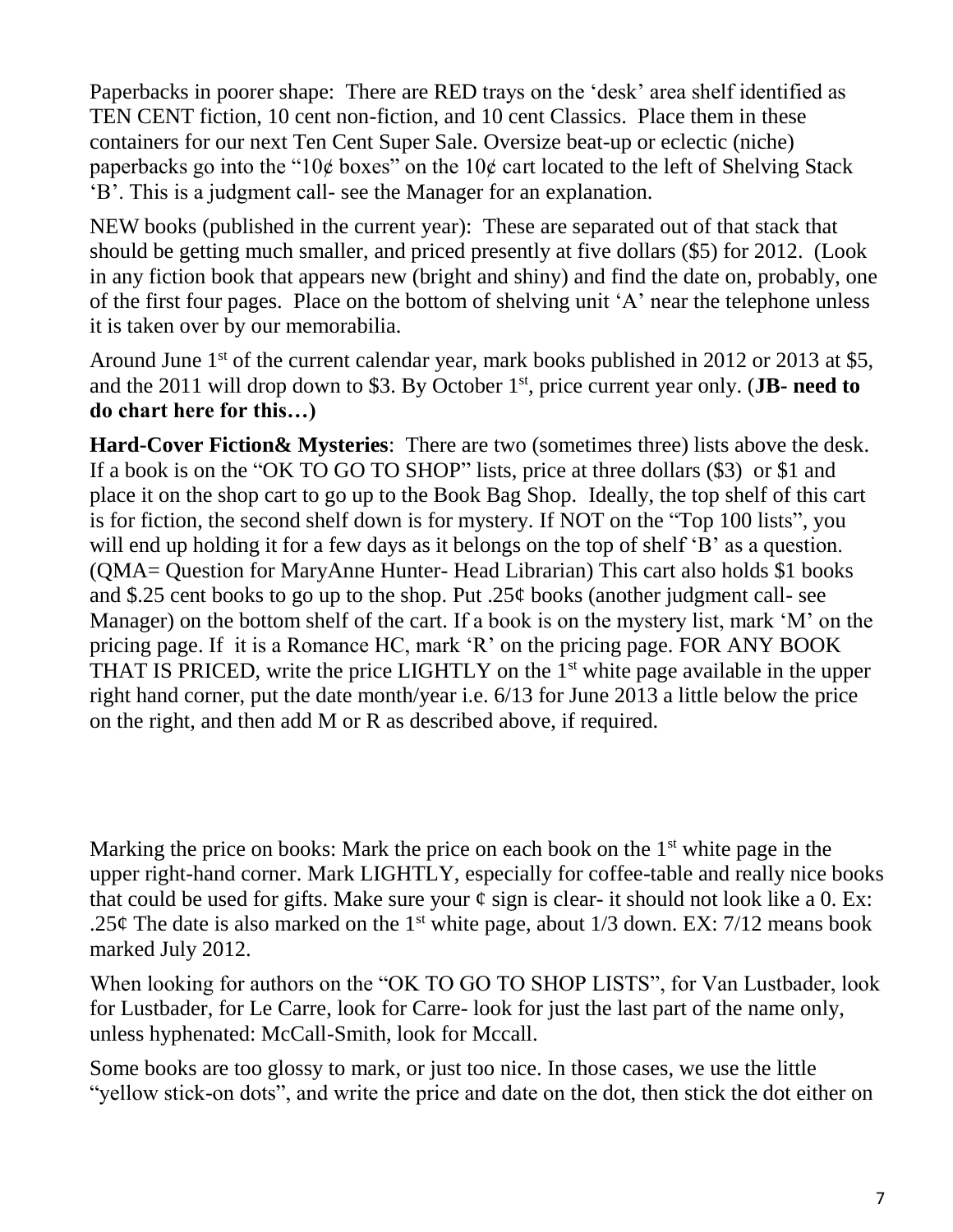the inside flap, or, in the case of children's books, anywhere appropriate- either the cover or the 1<sup>st</sup> inside page upper right hand corner.

Make sure ALL books that go to the shop are marked. Sounds easy, doesn't it?

**Children and Teens:** All books for children and teens are placed in a box with YELLOW tape marked Un-priced Children, Unpriced Chapter Books or Unpriced Teen books, and placed on the Children's Cart. Do not mix the 3 types of children's books together, if possible. Make sure boxes are labeled Chapter Books, kids books, or YA (Young Adult or Teen) Books.

#### **Antique Old and Collectible Books, and Nostalgia**

As you sort you may come across a book that looks old, but you think may possibly be valuable. If you have any doubts, place this kind of book in the Green Tape boxes of the Antiquarian Empire (see Empire section). Also place books with unusual subject matter, or books 60s or earlier, in either the Memory Lane or Antiquarian boxes. Our Antiquarian volunteer will look at them, and specially price any great finds.

Antiquities & Memory Lane: Yes, you CAN spot them…usually a little, just a little, older & musty looking but with a lot of endearment, begging to be priced and placed in the Book Bag for that special person who likes "Old." Place in appropriate boxes labeled Antiquarian or Memory Lane. Many times, these will be books that look old and tired, but are different, like a book on logging, or a book on a Robin, etc. Also- these books are 60s or earlier. They may also be older magazines, or Sports Programs. If you suspect ANYTHING to be old, unless it's just totally destroyed, keep it. We have an Amazon account and you will find treasures.

**Sci-Fi, Paranormal** and all Stephen King, Anne Rice and Dean Koontz: Near the end of the bad- shape paperback RED trays on the right of the desk is a small shelving unit that usually reaches the ceiling or tries to tumble into the trays of Trade Paperbacks. These are tended to separately by the head of our Sci-Fi Empire who is very understanding about the disarray of the stack he frequently encounters.)

(Now don't panic. If a book is misplaced, you WILL be 'found out.' And you will either find THAT book that you THOUGHT you had sorted properly laying in the new discouraging pile you THOUGHT you finished the night before or someone will gently remind you where it belongs. Deny, deny.)

(And, for now, don't look at the back shelving unit to your left when you get past the garbage cans and are looking over your very first massive pile of books, REALLY, a MOUNTAIN of books. That shelving contains everything imaginable for your Holiday Reading Pleasure: Thanksgiving, Christmas, Saratoga, Irish, Fourth of July, Halloween, etc, etc.) However, do put any obvious 'Holiday' books into the "Unsorted Holiday" bin on that shelving unit. It is next to the New Media Bin. Then wait until morning, guaranteed, there WILL BE another mountainous stack of gorgeous books.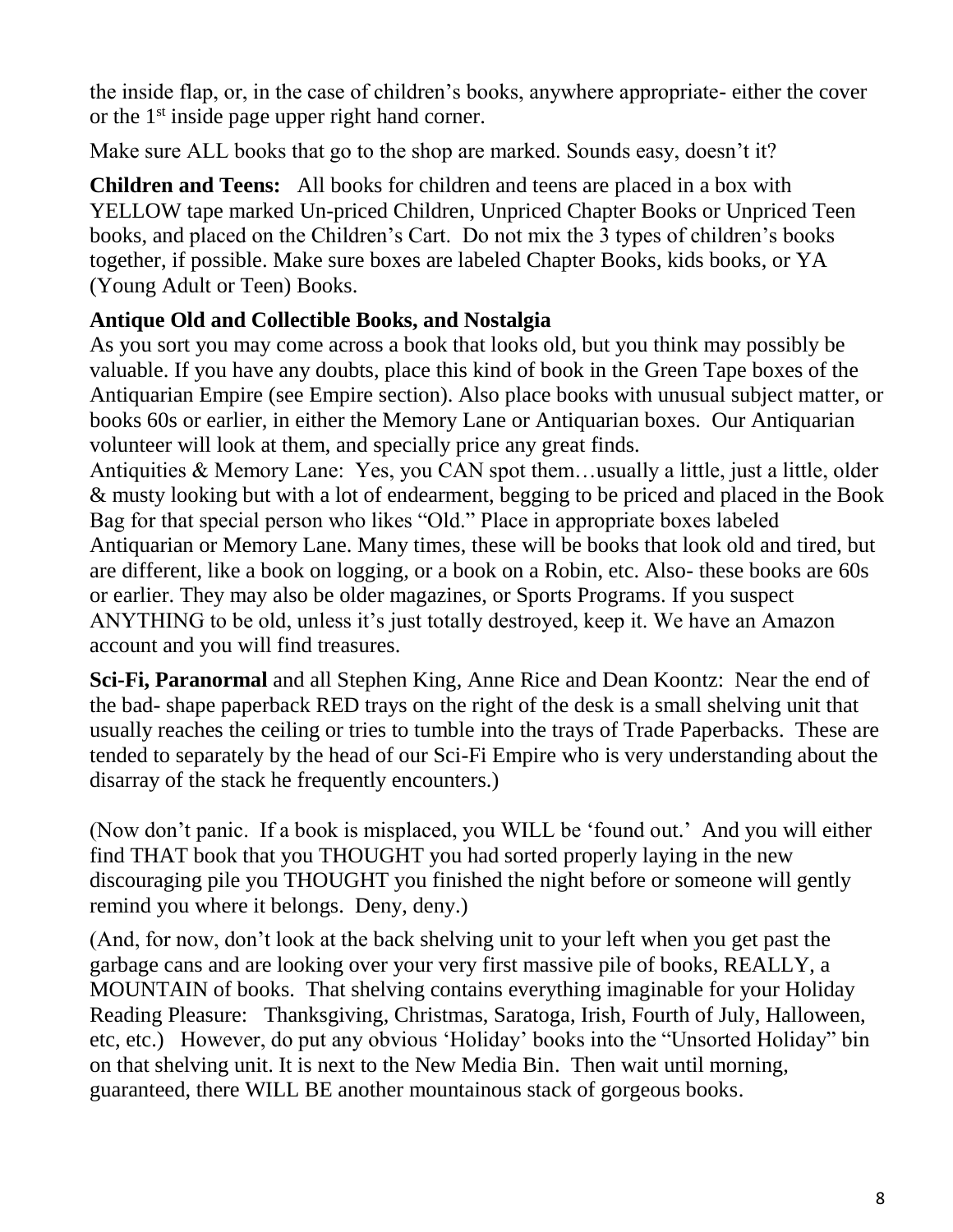The second area of back shelving beyond Bookcase 'B' is used to store our 10 cent books for the next 10 cent sale, both in  $10¢$  red trays and also  $10¢$  oversize paperback boxes.

OUTREACH: One of the carts is marked Outreach. This is a program where we put dupes coming down from the shop, and also various other fiction, non-fiction and kids books for the needy (hospitals, prisons, etc.) Please sort books into hardcover and softcover adultonly boxes, and kids only boxes. That is the only criteria. Do not give outreach Readers Digest.

If you see a signed copy of a book – put it on Jeff's desk.

#### **Sorting**

This is the science of arranging, grouping and placing massive numbers of books in the basement of a library.

"Thou shalt not cause harm to a beautiful book nor the dust jacket thereof, nor, through inaction, let that beautiful book, nor the dust jacket thereof, come to harm". –That is our code, kid- etch it in your brain………..allegedly quoted from Jeff Budge, one-time Manager of the Book Bag.

Key Vocabulary: It's buried somewhere….. I'm running out of room……watch out for that avalanche……. When in doubt, give it to Alice…….When there's no room upstairs, a lot of things look like  $10¢$ ……There's gotta be another empty box around here someplace………I have to go, but I'll be back sometime…….It's in there somewhere….I'll look, when I can move things…..if it takes longer than 30 seconds to figure out what it is-throw it out or  $10¢$  it…..I'd like to vacuum right there-wouldn't that be amazing?.....If I can't see it, I don't know it…..It was on the other side of all those piles……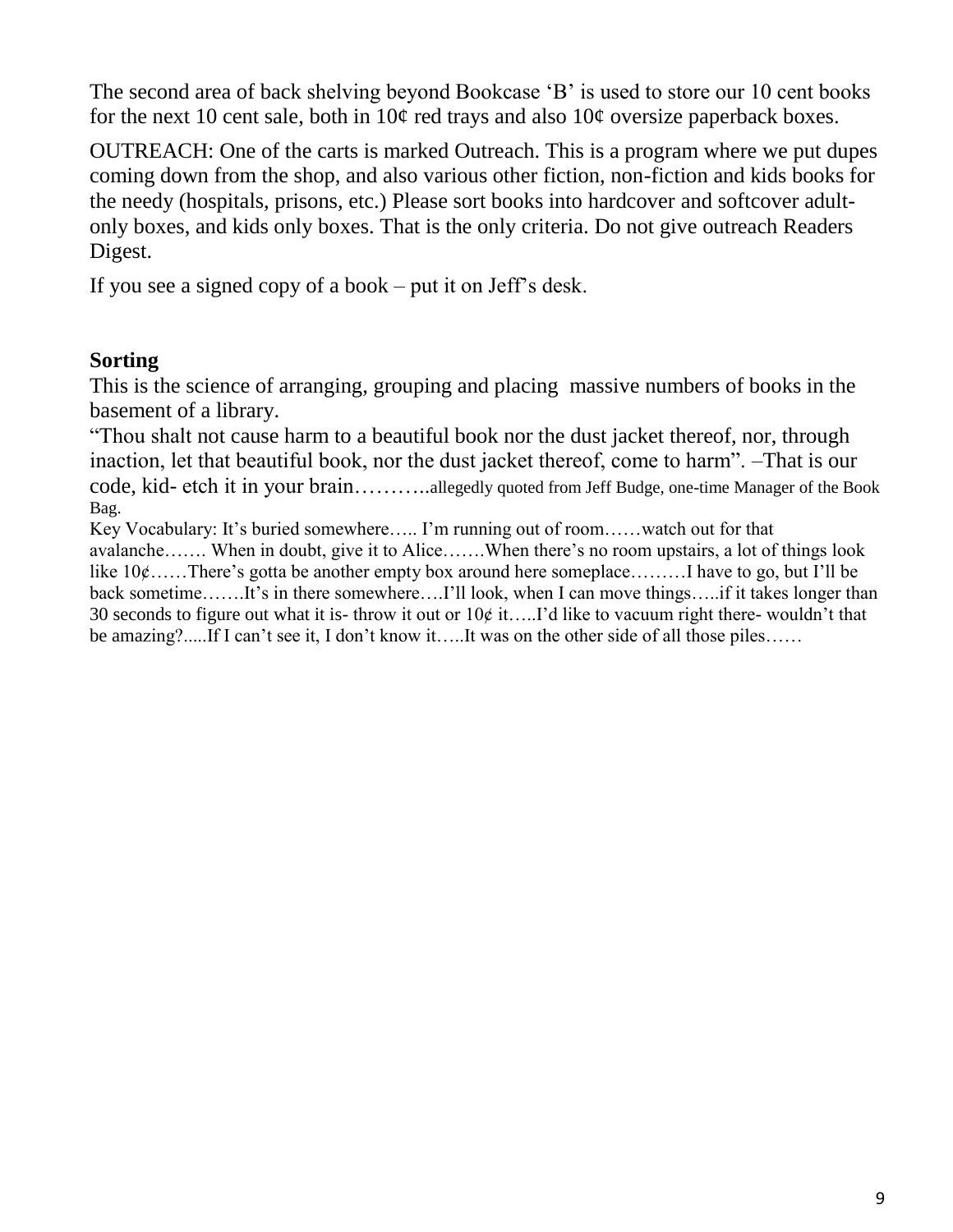# VOLUNTEER DUTIES – BOOKSHOP CASHIER

| <b>DUTIES INCLUDE</b>     | Take care of transactions at the desk, including operating the register, charge card machines,<br>and other cashiering duties      |
|---------------------------|------------------------------------------------------------------------------------------------------------------------------------|
|                           | Greet, direct, and assist customers                                                                                                |
|                           | Encourage customers to become Members of the Friends of the SSPL                                                                   |
|                           | Welcome and greet customers. Offer to help if they are looking for something in particular.                                        |
|                           | Answer customers' basic questions or concerns                                                                                      |
|                           | Provide direction within the shop to specific categories                                                                           |
|                           | On completing a sale, thank the customer and express the hope they will return.                                                    |
|                           | Tidy and 'edge' the shelves in the shop if time permits                                                                            |
|                           | Assist with light clerical duties, such as pricing items and shelving items if asked by the Mgr. or                                |
|                           | Asst. Mgr.                                                                                                                         |
|                           | Direct customers with more specific questions or concerns to the Manager or Assistant Manager                                      |
| <b>VOLUNTEERS</b>         |                                                                                                                                    |
| <b>SHOULD BE ABLE TO:</b> | Sitting for a 2-3 hour shift                                                                                                       |
|                           | Moving about the Book Shop unassisted                                                                                              |
|                           | Discussing transactions or other questions face-to-face and/or by telephone<br><b>Repetitive Movement</b>                          |
|                           | Good communication skills- you are the face of the Friends when you are on your shift                                              |
|                           | <b>Basic math skills</b>                                                                                                           |
| <b>Time Commitment</b>    | Cashier: Minimum of 2 hours, maximum of 3 hours per shift; once a week (preferred)                                                 |
|                           | Super-Sub Cashier: On call shifts as needed as requested by the Manager                                                            |
| Orientation               | Training Session with Manager on Register, including introduction to all forms used in shop and<br><b>Desk Reference Materials</b> |
|                           | 'Shadowing' session at the shop with an established desk person                                                                    |
|                           | Reading and understanding the Desk Volunteer Manual                                                                                |
|                           | Knowledge of Books, Friends Book Shop mission, Friends Membership Services                                                         |
| <b>Volunteer Benefits</b> | Congenial atmosphere in which to volunteer time                                                                                    |
|                           | After 20 hours of volunteer time, volunteers are eligible to receive 50% off their purchases,                                      |
|                           | and are also eligible for special library privileges, such as late fees being waived                                               |
|                           | After one year of service, eligible for special recognition by the Friends                                                         |
| Responsible to            | Book Shop Manager. If Book Shop Manager is Unavailable, to the Book Shop Assistant Manager                                         |